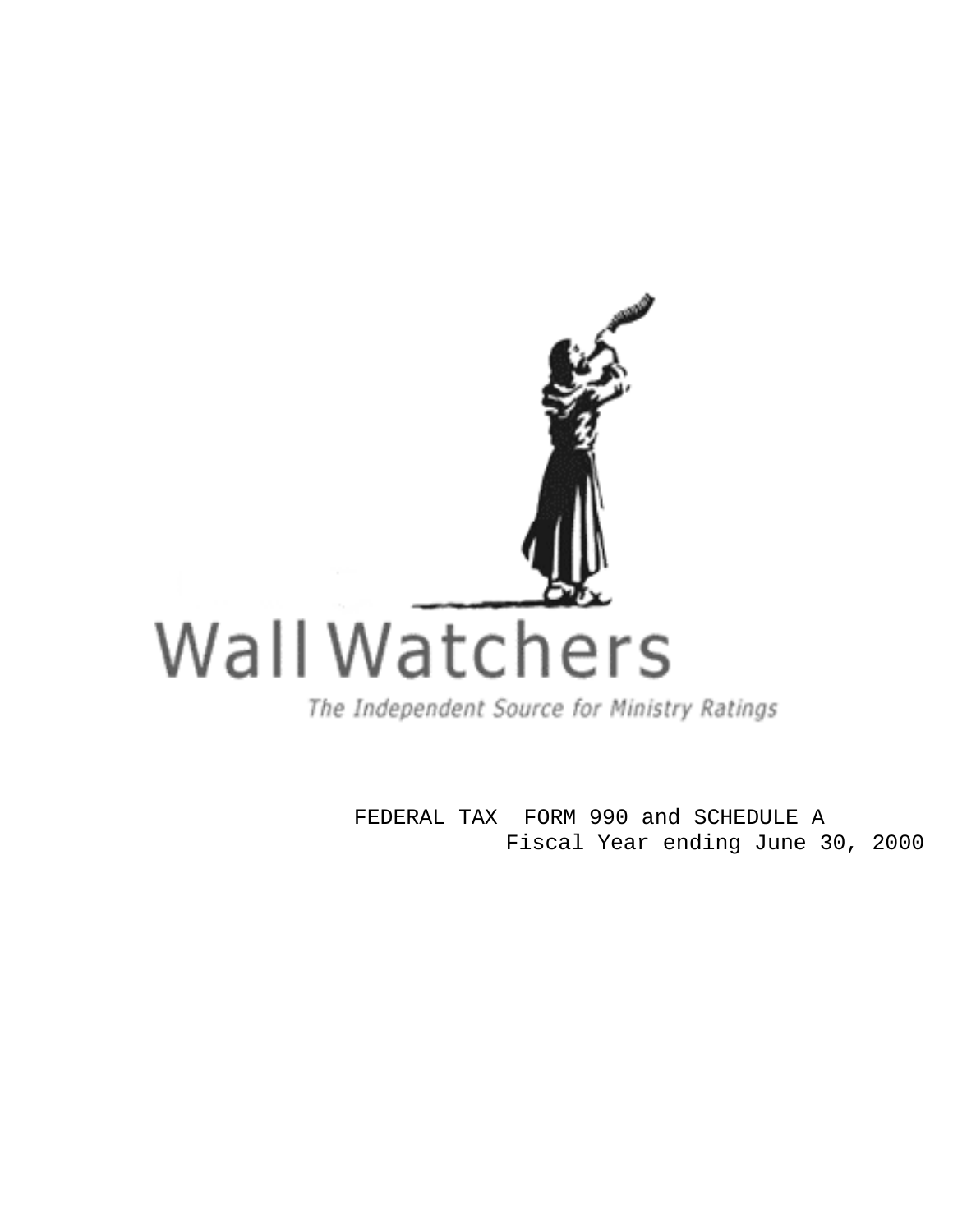|            |                |                                                                                                                                                                                                           |                     |                                                                                                                                                                                                                                                                                     |                                                  |                              |                 |                                                                                                                                                                                                                               |                                       |                    | OMB No. 1545-0047                                           |
|------------|----------------|-----------------------------------------------------------------------------------------------------------------------------------------------------------------------------------------------------------|---------------------|-------------------------------------------------------------------------------------------------------------------------------------------------------------------------------------------------------------------------------------------------------------------------------------|--------------------------------------------------|------------------------------|-----------------|-------------------------------------------------------------------------------------------------------------------------------------------------------------------------------------------------------------------------------|---------------------------------------|--------------------|-------------------------------------------------------------|
| Form       |                |                                                                                                                                                                                                           |                     | <b>Return of Organization Exempt From Income Tax</b>                                                                                                                                                                                                                                |                                                  |                              |                 |                                                                                                                                                                                                                               |                                       |                    |                                                             |
|            |                |                                                                                                                                                                                                           |                     | Under section 501(c) of the Internal Revenue Code (except black lung benefit<br>trust or private foundation) or section 4947(a)(1) nonexempt charitable trust                                                                                                                       |                                                  |                              |                 |                                                                                                                                                                                                                               |                                       |                    |                                                             |
|            |                | Department of the Treasury                                                                                                                                                                                |                     |                                                                                                                                                                                                                                                                                     |                                                  |                              |                 |                                                                                                                                                                                                                               |                                       |                    | This Form is<br>Open to Public                              |
| А          |                | Internal Revenue Service                                                                                                                                                                                  |                     | Note: The organization may have to use a copy of this return to satisfy state reporting requirements.<br>For the 1999 calendar year, OR tax year period beginning                                                                                                                   |                                                  | July 1                       |                 | , 1999, and ending                                                                                                                                                                                                            |                                       | June 30            | Inspection<br>2000                                          |
| в          | Check if:      |                                                                                                                                                                                                           | Please              | C Name of organization                                                                                                                                                                                                                                                              |                                                  |                              |                 |                                                                                                                                                                                                                               |                                       |                    | D Employer identification number                            |
|            |                | Change of address                                                                                                                                                                                         | use IRS<br>label or | <b>Wall Watchers</b>                                                                                                                                                                                                                                                                |                                                  |                              |                 |                                                                                                                                                                                                                               |                                       | 56 2091339         |                                                             |
|            | Initial return |                                                                                                                                                                                                           | print or<br>type.   | Number and street (or P.O. box if mail is not delivered to street address) Room/suite                                                                                                                                                                                               |                                                  |                              |                 |                                                                                                                                                                                                                               |                                       | E Telephone number |                                                             |
|            | Final return   |                                                                                                                                                                                                           | See<br>Specific     | <b>2514 Plantation Center Drive</b>                                                                                                                                                                                                                                                 |                                                  |                              |                 |                                                                                                                                                                                                                               |                                       |                    | (704) 841-7828                                              |
|            |                | Amended return<br>(required also for<br>state reporting)                                                                                                                                                  | Instruc-<br>tions.  | City or town, state or country, and ZIP+4<br>Matthews, NC 28105                                                                                                                                                                                                                     |                                                  |                              |                 |                                                                                                                                                                                                                               | $F$ Check $\blacktriangleright$       |                    | if exemption application<br>is pending                      |
|            |                |                                                                                                                                                                                                           |                     | Note: Section 501(c)(3) exempt organizations and 4947(a)(1) nonexempt charitable trusts MUST attach a completed Schedule A (Form 990).                                                                                                                                              |                                                  |                              |                 |                                                                                                                                                                                                                               |                                       |                    |                                                             |
|            |                |                                                                                                                                                                                                           |                     | $H(a)$ is this a group return filed for affiliates?                                                                                                                                                                                                                                 |                                                  | $\Box$ Yes $\blacksquare$ No |                 |                                                                                                                                                                                                                               |                                       |                    | If either box in H is checked "Yes," enter four-digit group |
|            |                |                                                                                                                                                                                                           |                     | (b) If "Yes," enter the number of affiliates for which this return is filed:                                                                                                                                                                                                        |                                                  | N/A                          |                 | exemption number (GEN) ▶                                                                                                                                                                                                      |                                       |                    | <b>N/A</b>                                                  |
|            |                |                                                                                                                                                                                                           |                     |                                                                                                                                                                                                                                                                                     |                                                  |                              |                 | Accounting method:<br>J                                                                                                                                                                                                       | Other (specify) $\blacktriangleright$ | $\Box$ Cash        | $\triangleright$ Accrual                                    |
| ĸ          |                |                                                                                                                                                                                                           |                     | (c) Is this a separate return filed by an organization covered by a group ruling? ■ Yes ■ No<br>Check here $\blacktriangleright$ if the organization's gross receipts are normally not more than \$25,000. The organization need not file a return with the IRS; but if it received |                                                  |                              |                 |                                                                                                                                                                                                                               |                                       |                    |                                                             |
|            |                |                                                                                                                                                                                                           |                     | a Form 990 Package in the mail, it should file a return without financial data. Some states require a complete return.                                                                                                                                                              |                                                  |                              |                 |                                                                                                                                                                                                                               |                                       |                    |                                                             |
|            |                |                                                                                                                                                                                                           |                     | Note: Form 990-EZ may be used by organizations with gross receipts less than \$100,000 and total assets less than \$250,000 at end of year.                                                                                                                                         |                                                  |                              |                 |                                                                                                                                                                                                                               |                                       |                    |                                                             |
|            | Part I         |                                                                                                                                                                                                           |                     | Revenue, Expenses, and Changes in Net Assets or Fund Balances (See Specific Instructions on page 15.)                                                                                                                                                                               |                                                  |                              |                 |                                                                                                                                                                                                                               |                                       |                    |                                                             |
|            | 1              |                                                                                                                                                                                                           |                     | Contributions, gifts, grants, and similar amounts received:                                                                                                                                                                                                                         |                                                  |                              |                 |                                                                                                                                                                                                                               |                                       |                    |                                                             |
|            | a              |                                                                                                                                                                                                           |                     | Direct public support entertainment of the state of the state of the state of the state of the state of the state of the state of the state of the state of the state of the state of the state of the state of the state of t                                                      |                                                  |                              | 1a<br>1b        | 25,000                                                                                                                                                                                                                        |                                       |                    |                                                             |
|            |                | Indirect public support                                                                                                                                                                                   |                     | <u>.</u>                                                                                                                                                                                                                                                                            |                                                  |                              | 1 <sub>c</sub>  |                                                                                                                                                                                                                               |                                       |                    |                                                             |
|            | d              |                                                                                                                                                                                                           |                     | Government contributions (grants)<br>Total (add lines 1a through 1c) (attach schedule of contributors)                                                                                                                                                                              | .                                                |                              |                 |                                                                                                                                                                                                                               |                                       |                    |                                                             |
|            |                | (cash \$ __                                                                                                                                                                                               |                     |                                                                                                                                                                                                                                                                                     |                                                  |                              |                 | See Statement 1                                                                                                                                                                                                               | 1d                                    |                    | 25,000                                                      |
|            | 2              | Program service revenue including government fees and contracts (from Part VII, line 93)<br>Membership dues and assessments entitled and a series of the series of the matter of the matter of the matter |                     |                                                                                                                                                                                                                                                                                     |                                                  |                              |                 | $\overline{2}$                                                                                                                                                                                                                |                                       |                    |                                                             |
|            | 3              |                                                                                                                                                                                                           |                     |                                                                                                                                                                                                                                                                                     |                                                  |                              |                 | 3                                                                                                                                                                                                                             |                                       |                    |                                                             |
|            | 4              |                                                                                                                                                                                                           |                     | Interest on savings and temporary cash investments                                                                                                                                                                                                                                  |                                                  |                              |                 |                                                                                                                                                                                                                               | 4                                     |                    | 15,388                                                      |
|            | 5              |                                                                                                                                                                                                           |                     | Dividends and interest from securities                                                                                                                                                                                                                                              | and the company of the company of the company of |                              |                 |                                                                                                                                                                                                                               | 5                                     |                    |                                                             |
|            | 6a             | Gross rents                                                                                                                                                                                               |                     | the contract of the contract of the contract of the contract of the contract of the contract of the contract of                                                                                                                                                                     |                                                  |                              | 6a              |                                                                                                                                                                                                                               |                                       |                    |                                                             |
|            |                |                                                                                                                                                                                                           |                     | Less: rental expenses                                                                                                                                                                                                                                                               |                                                  |                              | 6 <sub>b</sub>  |                                                                                                                                                                                                                               |                                       |                    |                                                             |
|            | c<br>7         |                                                                                                                                                                                                           |                     | Net rental income or (loss) (subtract line 6b from line 6a)<br>Other investment income (describe ▶                                                                                                                                                                                  |                                                  |                              |                 |                                                                                                                                                                                                                               | 6c<br>7                               |                    |                                                             |
| yenue      |                |                                                                                                                                                                                                           |                     | 8a Gross amount from sales of assets other                                                                                                                                                                                                                                          | (A) Securities                                   |                              |                 | (B) Other                                                                                                                                                                                                                     |                                       |                    |                                                             |
| ۵è         |                |                                                                                                                                                                                                           |                     | than inventory                                                                                                                                                                                                                                                                      |                                                  | 14,729,185                   | 8a              |                                                                                                                                                                                                                               |                                       |                    |                                                             |
|            |                |                                                                                                                                                                                                           |                     | <b>b</b> Less: cost or other basis and sales expenses.                                                                                                                                                                                                                              |                                                  | 14,361,000                   | 8b              |                                                                                                                                                                                                                               |                                       |                    |                                                             |
|            |                |                                                                                                                                                                                                           |                     | c Gain or (loss) (attach schedule)                                                                                                                                                                                                                                                  |                                                  | 368,185                      | 8c              |                                                                                                                                                                                                                               |                                       |                    |                                                             |
|            | d              |                                                                                                                                                                                                           |                     | Net gain or (loss) (combine line 8c, columns (A) and (B))                                                                                                                                                                                                                           |                                                  |                              |                 | . See Statement 2a.                                                                                                                                                                                                           | 8d                                    |                    | 368,185                                                     |
|            | 9              |                                                                                                                                                                                                           |                     | Special events and activities (attach schedule)                                                                                                                                                                                                                                     |                                                  |                              |                 |                                                                                                                                                                                                                               |                                       |                    |                                                             |
|            | a              |                                                                                                                                                                                                           |                     | Gross revenue (not including \$                                                                                                                                                                                                                                                     |                                                  |                              | 9а              |                                                                                                                                                                                                                               |                                       |                    |                                                             |
|            |                |                                                                                                                                                                                                           |                     | contributions reported on line 1a)<br>Less: direct expenses other than fundraising expenses                                                                                                                                                                                         |                                                  |                              | 9b              |                                                                                                                                                                                                                               |                                       |                    |                                                             |
|            | b              |                                                                                                                                                                                                           |                     | c Net income or (loss) from special events (subtract line 9b from line 9a)                                                                                                                                                                                                          |                                                  |                              |                 | and a state                                                                                                                                                                                                                   | 9с                                    |                    |                                                             |
|            | 10a            |                                                                                                                                                                                                           |                     | Gross sales of inventory, less returns and allowances                                                                                                                                                                                                                               |                                                  |                              | 10a             |                                                                                                                                                                                                                               |                                       |                    |                                                             |
|            | b              |                                                                                                                                                                                                           |                     | Less: cost of goods sold entitled and the set of goods sold                                                                                                                                                                                                                         |                                                  |                              | 10 <sub>b</sub> |                                                                                                                                                                                                                               |                                       |                    |                                                             |
|            | C              |                                                                                                                                                                                                           |                     | Gross profit or (loss) from sales of inventory (attach schedule) (subtract line 10b from line 10a).                                                                                                                                                                                 |                                                  |                              |                 |                                                                                                                                                                                                                               | 10 <sub>c</sub>                       |                    |                                                             |
|            | 11             |                                                                                                                                                                                                           |                     | Other revenue (from Part VII, line 103)                                                                                                                                                                                                                                             |                                                  |                              |                 |                                                                                                                                                                                                                               | 11                                    |                    |                                                             |
|            | 12             |                                                                                                                                                                                                           |                     | Total revenue (add lines 1d, 2, 3, 4, 5, 6c, 7, 8d, 9c, 10c, and 11)                                                                                                                                                                                                                |                                                  |                              |                 |                                                                                                                                                                                                                               | 12                                    |                    | 408,573                                                     |
|            | 13             |                                                                                                                                                                                                           |                     | Program services (from line 44, column (B))                                                                                                                                                                                                                                         |                                                  |                              |                 | a construction of the construction of the construction of the construction of the construction of the construction of the construction of the construction of the construction of the construction of the construction of the | 13<br>14                              |                    | 164,771<br>96,984                                           |
| Expenses   | 14             |                                                                                                                                                                                                           |                     | Management and general (from line 44, column (C))<br>Fundraising (from line 44, column (D))                                                                                                                                                                                         |                                                  |                              |                 |                                                                                                                                                                                                                               | 15                                    |                    |                                                             |
|            | 15<br>16       |                                                                                                                                                                                                           |                     | Payments to affiliates (attach schedule)                                                                                                                                                                                                                                            |                                                  |                              |                 | and a series of the contract of the contract of the                                                                                                                                                                           | 16                                    |                    |                                                             |
|            | 17             |                                                                                                                                                                                                           |                     | Total expenses (add lines 16 and 44, column (A))                                                                                                                                                                                                                                    |                                                  |                              |                 |                                                                                                                                                                                                                               | 17                                    |                    | 261,755                                                     |
|            | 18             |                                                                                                                                                                                                           |                     | Excess or (deficit) for the year (subtract line 17 from line 12)                                                                                                                                                                                                                    |                                                  |                              |                 |                                                                                                                                                                                                                               | 18                                    |                    | 146,818                                                     |
|            | 19             |                                                                                                                                                                                                           |                     | Net assets or fund balances at beginning of year (from line 73, column (A))                                                                                                                                                                                                         |                                                  |                              |                 |                                                                                                                                                                                                                               | 19                                    |                    | 452,986                                                     |
| Net Assets | 20             |                                                                                                                                                                                                           |                     | Other changes in net assets or fund balances (attach explanation) See Statement 9                                                                                                                                                                                                   |                                                  |                              |                 |                                                                                                                                                                                                                               | 20                                    |                    | 10,360                                                      |
|            | 21             |                                                                                                                                                                                                           |                     | Net assets or fund balances at end of year (combine lines 18, 19, and 20)                                                                                                                                                                                                           |                                                  |                              |                 |                                                                                                                                                                                                                               | 21                                    |                    | 610.164                                                     |

**For Paperwork Reduction Act Notice, see page 1 of the separate instructions.** Cat. No. 11282Y Form 990 (1999)

**21** Net assets or fund balances at end of year (combine lines 18, 19, and 20) **21**

**610,164**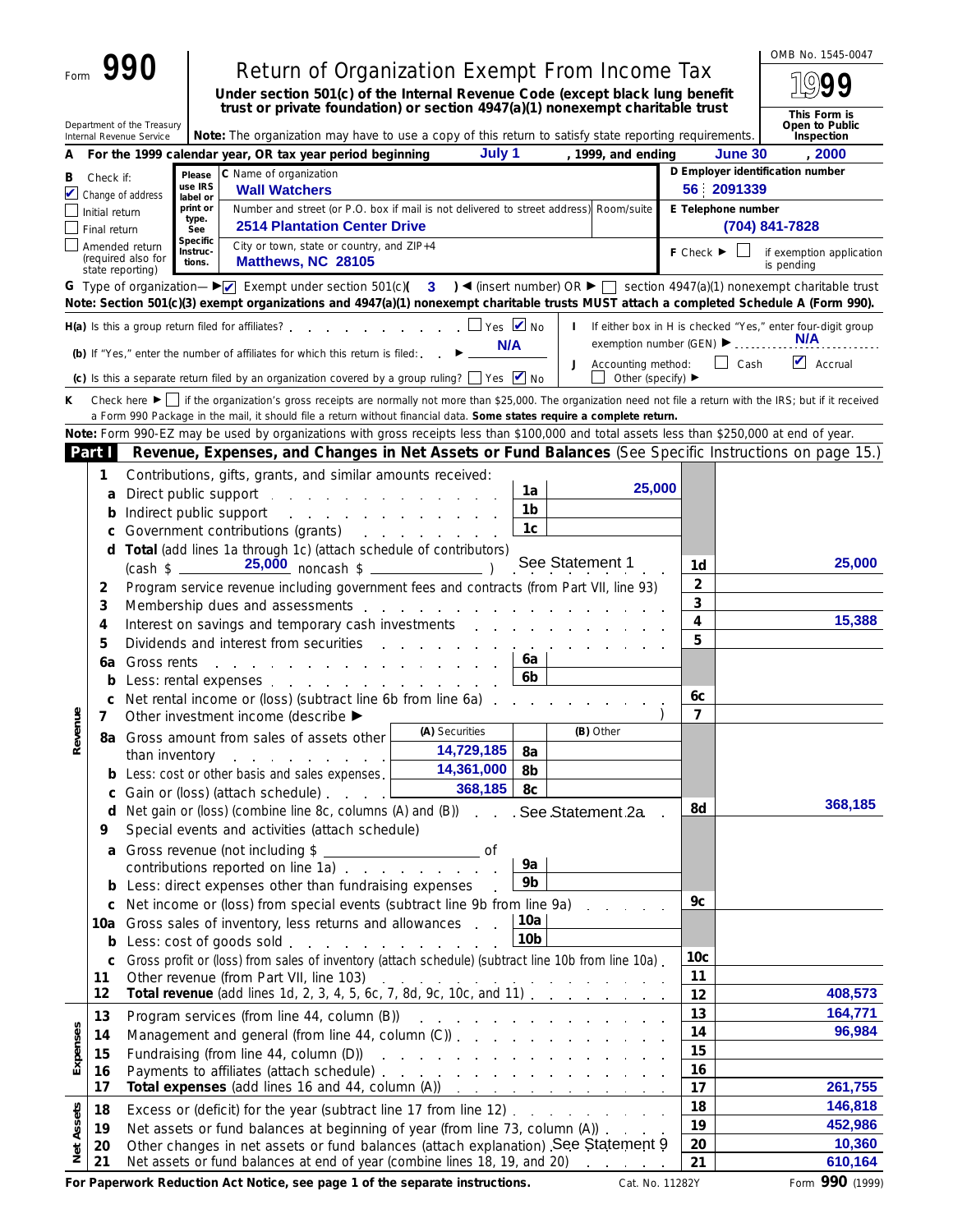| Part II | Statement of<br><b>Functional Expenses</b>                                                                                                                                                                                                 |                 | All organizations must complete column (A). Columns (B), (C), and (D) are required for section 501(c)(3) and (4) organizations<br>and section 4947(a)(1) nonexempt charitable trusts but optional for others. (See Specific Instructions on page 19.) |                         |                               |                                                                                 |
|---------|--------------------------------------------------------------------------------------------------------------------------------------------------------------------------------------------------------------------------------------------|-----------------|-------------------------------------------------------------------------------------------------------------------------------------------------------------------------------------------------------------------------------------------------------|-------------------------|-------------------------------|---------------------------------------------------------------------------------|
|         | Do not include amounts reported on line<br>6b, 8b, 9b, 10b, or 16 of Part I.                                                                                                                                                               |                 | (A) Total                                                                                                                                                                                                                                             | (B) Program<br>services | (C) Management<br>and general | (D) Fundraising                                                                 |
| 22      | Grants and allocations (attach schedule).                                                                                                                                                                                                  |                 |                                                                                                                                                                                                                                                       |                         |                               |                                                                                 |
|         | $(cash $ \_$ noncash $$ \_$                                                                                                                                                                                                                | 22              |                                                                                                                                                                                                                                                       |                         |                               |                                                                                 |
| 23      | Specific assistance to individuals (attach schedule)                                                                                                                                                                                       | 23              |                                                                                                                                                                                                                                                       |                         |                               |                                                                                 |
| 24      | Benefits paid to or for members (attach schedule).                                                                                                                                                                                         | 24              |                                                                                                                                                                                                                                                       |                         |                               |                                                                                 |
| 25      | Compensation of officers, directors, etc.                                                                                                                                                                                                  | 25              | 56,929                                                                                                                                                                                                                                                | 28,465                  | 28,464                        |                                                                                 |
| 26      | Other salaries and wages                                                                                                                                                                                                                   | 26              | 107,254                                                                                                                                                                                                                                               | 87,093                  | 20,161                        |                                                                                 |
| 27      | Pension plan contributions extension provided a series of the series of the series of the Pension Pension and Pension and Pension and Pension and Pension and Pension and Pension and Pension and Pension and Pension and Pens             | 27              |                                                                                                                                                                                                                                                       |                         |                               |                                                                                 |
| 28      | Other employee benefits extracts and the control of the control of the control of the control of the control o                                                                                                                             | 28              | 9,703                                                                                                                                                                                                                                                 |                         | 9,703                         |                                                                                 |
| 29      | Payroll taxes                                                                                                                                                                                                                              | 29              | 10,927                                                                                                                                                                                                                                                | 7,612                   | 3,315                         |                                                                                 |
| 30      | Professional fundraising fees                                                                                                                                                                                                              | 30              |                                                                                                                                                                                                                                                       |                         |                               |                                                                                 |
| 31      | Accounting fees                                                                                                                                                                                                                            | 31              |                                                                                                                                                                                                                                                       |                         |                               |                                                                                 |
| 32      | Legal fees                                                                                                                                                                                                                                 | 32              | 955                                                                                                                                                                                                                                                   |                         | 955                           |                                                                                 |
| 33      | Supplies                                                                                                                                                                                                                                   | 33              | 3,264                                                                                                                                                                                                                                                 |                         | 3,264                         |                                                                                 |
| 34      | Telephone                                                                                                                                                                                                                                  | 34              | 4,041                                                                                                                                                                                                                                                 | 2,020                   | 2,021                         |                                                                                 |
| 35      | Postage and shipping enter the state of the state of the state of the state of the state of the state of the state of the state of the state of the state of the state of the state of the state of the state of the state of              | 35              | 706                                                                                                                                                                                                                                                   | 600                     | 106                           |                                                                                 |
| 36      | Occupancy experience and a series of the series of the series of the series of the series of the series of the                                                                                                                             | 36              | 2,117                                                                                                                                                                                                                                                 | 1,800                   | 317                           |                                                                                 |
| 37      | Equipment rental and maintenance.                                                                                                                                                                                                          | 37              |                                                                                                                                                                                                                                                       |                         |                               |                                                                                 |
| 38      | Printing and publications extended a material of the state of the state of the state of the state of the state                                                                                                                             | 38              | 3,923                                                                                                                                                                                                                                                 |                         | 3,923                         |                                                                                 |
| 39      | Travel                                                                                                                                                                                                                                     | 39              | 10,331                                                                                                                                                                                                                                                | 3,397                   | 6,934                         |                                                                                 |
| 40      | Conferences, conventions, and meetings                                                                                                                                                                                                     | 40              | 3,947                                                                                                                                                                                                                                                 | 3,947                   |                               |                                                                                 |
| 41      | Interest                                                                                                                                                                                                                                   | 41              |                                                                                                                                                                                                                                                       |                         |                               |                                                                                 |
| 42      | Depreciation, depletion, etc. (attach schedule)                                                                                                                                                                                            | 42              | 14,677                                                                                                                                                                                                                                                | 7,769                   | 6,908                         |                                                                                 |
| 43      | Other expenses (itemize): a                                                                                                                                                                                                                | 43a             | 32,981                                                                                                                                                                                                                                                | 22,068                  | 10,913                        |                                                                                 |
| b       | <b>See Statement 4</b>                                                                                                                                                                                                                     | 43 <sub>b</sub> |                                                                                                                                                                                                                                                       |                         |                               |                                                                                 |
|         |                                                                                                                                                                                                                                            | 43c             |                                                                                                                                                                                                                                                       |                         |                               |                                                                                 |
| c       |                                                                                                                                                                                                                                            | 43d             |                                                                                                                                                                                                                                                       |                         |                               |                                                                                 |
| d       |                                                                                                                                                                                                                                            | 43e             |                                                                                                                                                                                                                                                       |                         |                               |                                                                                 |
| e<br>44 | Total functional expenses (add lines 22 through 43). Organizations                                                                                                                                                                         |                 |                                                                                                                                                                                                                                                       |                         |                               |                                                                                 |
|         | completing columns (B)-(D), carry these totals to lines 13-15.                                                                                                                                                                             | 44              | 261,755                                                                                                                                                                                                                                               | 164,771                 | 96,984                        |                                                                                 |
|         | Reporting of Joint Costs. Did you report in column (B) (Program services) any joint costs from a combined                                                                                                                                  |                 |                                                                                                                                                                                                                                                       |                         |                               |                                                                                 |
|         | educational campaign and fundraising solicitation?                                                                                                                                                                                         |                 | $\mathcal{L}$ , and the set of the set of the set of the set of the set of the $\mathcal{L}$                                                                                                                                                          |                         |                               | $\vee$ No<br>$\Box$ Yes                                                         |
|         | If "Yes," enter (i) the aggregate amount of these joint costs \$________; (ii) the amount allocated to Program services \$_______                                                                                                          |                 |                                                                                                                                                                                                                                                       |                         |                               |                                                                                 |
|         | (iii) the amount allocated to Management and general \$                                                                                                                                                                                    |                 | ; and (iv) the amount allocated to Fundraising \$                                                                                                                                                                                                     |                         |                               |                                                                                 |
|         | Part III Statement of Program Service Accomplishments (See Specific Instructions on page 22.)                                                                                                                                              |                 |                                                                                                                                                                                                                                                       |                         |                               |                                                                                 |
|         | What is the organization's primary exempt purpose? L. See Statement 5                                                                                                                                                                      |                 |                                                                                                                                                                                                                                                       |                         |                               | Program Service                                                                 |
|         | All organizations must describe their exempt purpose achievements in a clear and concise manner. State the number<br>of clients served, publications issued, etc. Discuss achievements that are not measurable. (Section 501(c)(3) and (4) |                 |                                                                                                                                                                                                                                                       |                         |                               | <b>Expenses</b><br>(Required for $501(c)(3)$ and<br>(4) orgs., and $4947(a)(1)$ |
|         | organizations and 4947(a)(1) nonexempt charitable trusts must also enter the amount of grants and allocations to others.)                                                                                                                  |                 |                                                                                                                                                                                                                                                       |                         |                               | trusts; but optional for                                                        |

**MinistryWatch - See Statement 6 a 148,294** (Grants and allocations \$ ) **thegoodsteward.com - See Statement 7 b**  $\sim$ **16,477** (Grants and allocations \$ **c**  $\sim$ (Grants and allocations \$ **d** (Grants and allocations \$ ) (Grants and allocations \$ ) Other program services (attach schedule) **e 164,771 Total of Program Service Expenses** (should equal line 44, column (B), Program services) **f**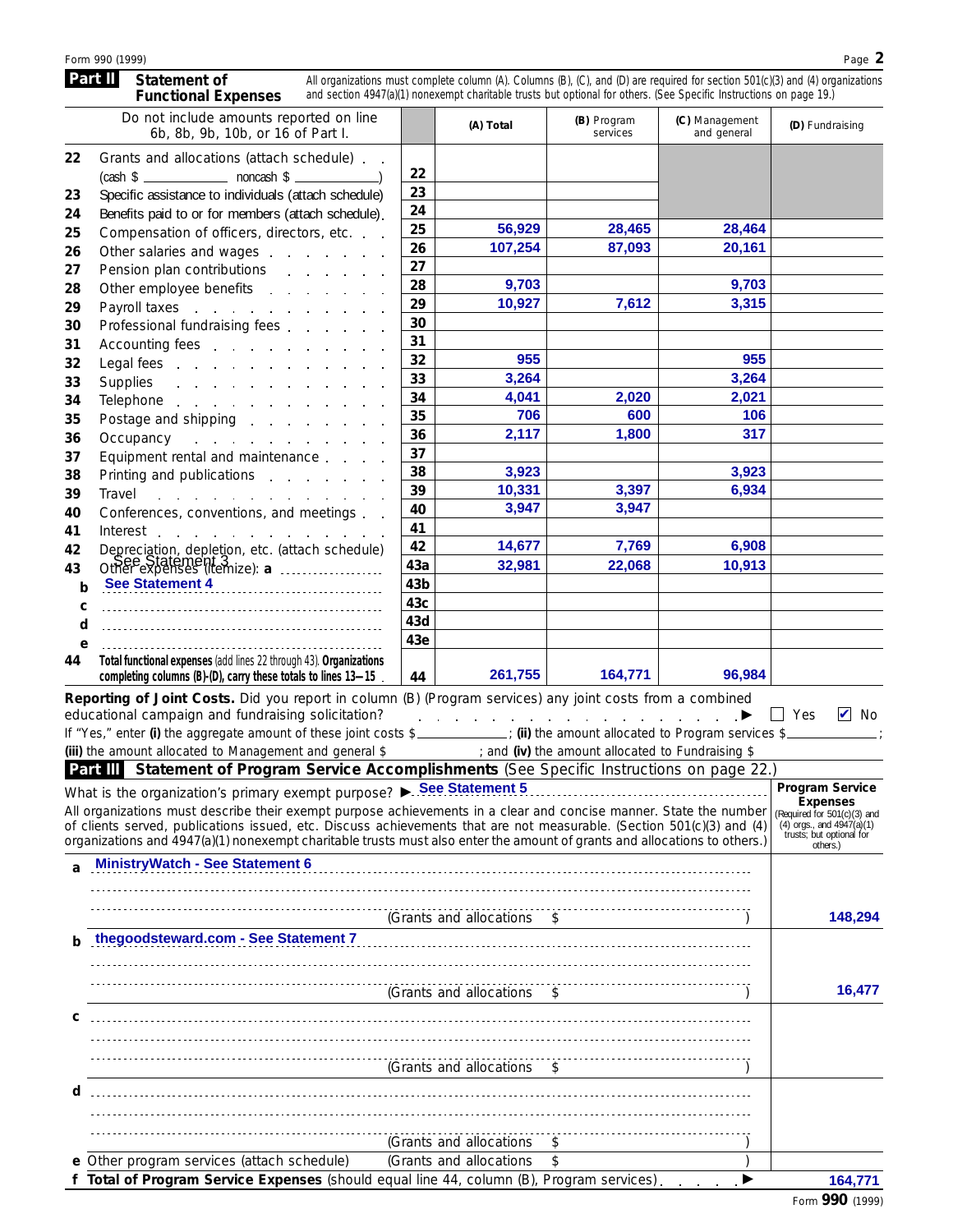|                      | Part IV | <b>Balance Sheets</b> (See Specific Instructions on page 22.)                                                                                                                                                                  |                                                       |                          |            |                    |
|----------------------|---------|--------------------------------------------------------------------------------------------------------------------------------------------------------------------------------------------------------------------------------|-------------------------------------------------------|--------------------------|------------|--------------------|
|                      | Note:   | Where required, attached schedules and amounts within the description<br>column should be for end-of-year amounts only.                                                                                                        |                                                       | (A)<br>Beginning of year |            | (B)<br>End of year |
|                      | 45      | Cash-non-interest-bearing<br>and the contract of the contract of the contract of                                                                                                                                               | 8,275                                                 | 45                       | 10,888     |                    |
|                      | 46      |                                                                                                                                                                                                                                |                                                       | 46                       | 454,467    |                    |
|                      |         | 47a Accounts receivable                                                                                                                                                                                                        | 47a                                                   |                          |            |                    |
|                      |         | <b>b</b> Less: allowance for doubtful accounts.                                                                                                                                                                                | 47b                                                   |                          | 47c        |                    |
|                      |         | 48a Pledges receivable                                                                                                                                                                                                         | 48a                                                   |                          |            |                    |
|                      |         | and a straight and a straight<br><b>b</b> Less: allowance for doubtful accounts                                                                                                                                                | 48b                                                   |                          | 48c        |                    |
|                      | 49      |                                                                                                                                                                                                                                |                                                       |                          | 49         |                    |
|                      | 50      | Receivables from officers, directors, trustees, and key employees                                                                                                                                                              |                                                       |                          | 50         |                    |
|                      |         |                                                                                                                                                                                                                                |                                                       |                          |            |                    |
|                      |         | 51a Other notes and loans receivable (attach<br>schedule)                                                                                                                                                                      | 51a                                                   |                          |            |                    |
| Assets               |         | <b>b</b> Less: allowance for doubtful accounts                                                                                                                                                                                 | 51 <sub>b</sub>                                       |                          | 51c        |                    |
|                      | 52      | Inventories for sale or use entering the state of the state of the state of the state of the state of the state of the state of the state of the state of the state of the state of the state of the state of the state of the |                                                       |                          | 52         |                    |
|                      | 53      | Prepaid expenses and deferred charges experience and the set of the set of the set of the set of the set of the set of the set of the set of the set of the set of the set of the set of the set of the set of the set of the  |                                                       | 5,498                    | 53         | 3,634              |
|                      | 54      | Investments-securities (attach schedule)                                                                                                                                                                                       | See Statement 2b                                      | 300,000                  | 54         | 70,008             |
|                      |         | 55a Investments-land, buildings,<br>and<br>equipment: basis                                                                                                                                                                    | 55a                                                   |                          |            |                    |
|                      |         | <b>b</b> Less: accumulated depreciation (attach                                                                                                                                                                                |                                                       |                          |            |                    |
|                      |         | schedule) and the schedule of the state of the state of the state of the state of the state of the state of the state of the state of the state of the state of the state of the state of the state of the state of the state  | 55b                                                   |                          | 55c        |                    |
|                      | 56      | Investments-other (attach schedule).                                                                                                                                                                                           | and the company of the company<br>29,508              |                          | 56         |                    |
|                      |         | 57a Land, buildings, and equipment: basis                                                                                                                                                                                      | 57a                                                   |                          |            |                    |
|                      |         | <b>b</b> Less: accumulated depreciation (attach<br>schedule) See Statement 3                                                                                                                                                   | <8,848><br>57 <sub>b</sub>                            | 17,604                   | 57c        | 20,660             |
|                      | 58      | Other assets (describe > System Development Capitalized Costs)                                                                                                                                                                 |                                                       | 1,710                    | 58         | 69,419             |
|                      | 59      | Total assets (add lines 45 through 58) (must equal line 74)                                                                                                                                                                    |                                                       | 460,482                  | 59         | 629,076            |
|                      | 60      |                                                                                                                                                                                                                                |                                                       | 7,496                    | 60         | 10,174             |
|                      | 61      | Grants payable research and the contract of the contract of the contract of the contract of the contract of the contract of the contract of the contract of the contract of the contract of the contract of the contract of th |                                                       |                          | 61         |                    |
|                      | 62      |                                                                                                                                                                                                                                |                                                       |                          | 62         |                    |
| <b>Liabilities</b>   | 63      | Loans from officers, directors, trustees, and key employees (attach                                                                                                                                                            |                                                       |                          |            |                    |
|                      |         | schedule).<br>and a series of the contract of the contract of the contract of the contract of                                                                                                                                  |                                                       | 63                       |            |                    |
|                      |         | 64a Tax-exempt bond liabilities (attach schedule)<br><b>b</b> Mortgages and other notes payable (attach schedule)                                                                                                              | the control of the control of the control of the con- |                          | 64a<br>64b |                    |
|                      | 65      | Other liabilities (describe > Deferred Compensation                                                                                                                                                                            | and a strain and a                                    |                          | 65         | 8,738              |
|                      | 66      | Total liabilities (add lines 60 through 65)                                                                                                                                                                                    |                                                       | 7,496                    | 66         | 18,912             |
|                      |         | Organizations that follow SFAS 117, check here $\blacktriangleright \blacktriangleright \blacktriangleright$ and complete lines                                                                                                |                                                       |                          |            |                    |
|                      |         | 67 through 69 and lines 73 and 74.                                                                                                                                                                                             |                                                       |                          |            |                    |
|                      | 67      |                                                                                                                                                                                                                                |                                                       | 452,986                  | 67         | 610,164            |
|                      | 68      | Temporarily restricted                                                                                                                                                                                                         |                                                       |                          | 68         |                    |
|                      | 69      | Permanently restricted                                                                                                                                                                                                         |                                                       |                          | 69         |                    |
| <b>Fund Balances</b> |         | Organizations that do not follow SFAS 117, check here $\blacktriangleright \Box$ and<br>complete lines 70 through 74.                                                                                                          |                                                       |                          |            |                    |
|                      | 70      | Capital stock, trust principal, or current funds                                                                                                                                                                               | the contract of the contract of                       |                          | 70         |                    |
|                      | 71      | Paid-in or capital surplus, or land, building, and equipment fund                                                                                                                                                              |                                                       |                          | 71         |                    |
|                      | 72      | Retained earnings, endowment, accumulated income, or other funds                                                                                                                                                               |                                                       |                          | 72         |                    |
| Net Assets or        | 73      | Total net assets or fund balances (add lines 67 through 69 OR lines                                                                                                                                                            |                                                       |                          |            |                    |
|                      |         | 70 through 72; column (A) must equal line 19 and column (B) must                                                                                                                                                               |                                                       | 452,986                  | 73         | 610,164            |
|                      | 74      | Total liabilities and net assets / fund balances (add lines 66 and 73)                                                                                                                                                         |                                                       | 460,482                  | 74         | 629,076            |

Form 990 is available for public inspection and, for some people, serves as the primary or sole source of information about a particular organization. How the public perceives an organization in such cases may be determined by the information presented on its return. Therefore, please make sure the return is complete and accurate and fully describes, in Part III, the organization's programs and accomplishments.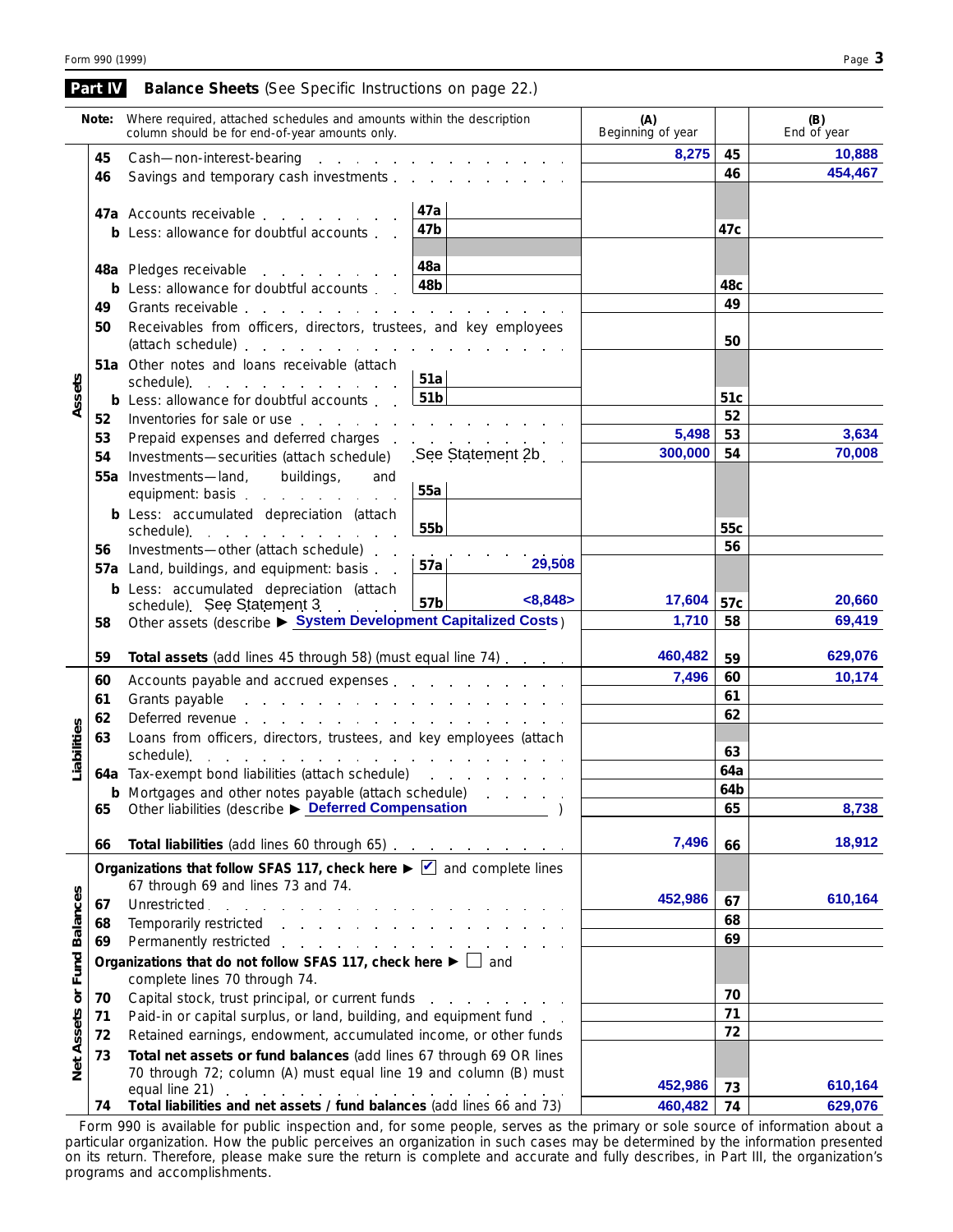|        | Form 990 (1999)                                                                                                                                    |   |         |            | Page 4                                                                                                                                                                                                     |  |
|--------|----------------------------------------------------------------------------------------------------------------------------------------------------|---|---------|------------|------------------------------------------------------------------------------------------------------------------------------------------------------------------------------------------------------------|--|
|        | Part IV-A<br>Reconciliation of Revenue per Audited<br><b>Financial Statements with Revenue per</b><br>Return (See Specific Instructions, page 24.) |   |         |            | Part IV-B<br>Reconciliation of Expenses per Audited<br><b>Financial Statements with Expenses per</b><br>Return                                                                                             |  |
| a      | Total revenue, gains, and other support<br>per audited financial statements. ▶                                                                     | a | 426,400 | a          | Total expenses and losses per<br>282,755<br>a<br>audited financial statements $\blacktriangleright$                                                                                                        |  |
| b      | Amounts included on line a but not on<br>line 12, Form 990:                                                                                        |   |         | b          | Amounts included on line a but not<br>on line 17, Form 990:                                                                                                                                                |  |
|        | (1) Net unrealized gains<br>13,507<br>on investments.                                                                                              |   |         | (1)        | Donated services<br>21,000<br>\$<br>and use of facilities                                                                                                                                                  |  |
|        | (2) Donated services<br>21,000<br>and use of facilities $\frac{\$}{}$                                                                              |   |         | (2)        | Prior year adjustments<br>reported on line 20,                                                                                                                                                             |  |
|        | (3) Recoveries of prior<br>year grants                                                                                                             |   |         | (3)        | \$<br>Form 990<br>Losses reported on                                                                                                                                                                       |  |
|        | (4) Other (specify):<br>.                                                                                                                          |   |         | (4)        | line 20, Form 990. $\frac{\$}{ }$<br>Other (specify):<br>.                                                                                                                                                 |  |
|        | Add amounts on lines (1) through (4) $\blacktriangleright$                                                                                         | b | 34,507  |            | .                                                                                                                                                                                                          |  |
| c<br>d | Line a minus line b.<br>Amounts included on line 12,<br>Form 990 but not on line a:                                                                | c | 391,893 | C<br>d     | 21,000<br>b<br>Add amounts on lines (1) through (4)<br>261,755<br>C<br>Line a minus line $\mathsf{b}$ . $\qquad \qquad \blacktriangleright$<br>Amounts included on line 17,<br>Form 990 but not on line a: |  |
|        | (1) Investment expenses<br>not included on line<br>6b, Form 990 $\frac{\$}{2}$<br>(2) Other (specify):                                             |   |         | (1)<br>(2) | Investment expenses<br>not included on line<br>6b, Form 990. $\frac{\$}{2}$<br>Other (specify):                                                                                                            |  |
|        | <b>PY</b> unrealized<br>16,680<br><b>Gain on invest</b><br>\$                                                                                      |   |         |            |                                                                                                                                                                                                            |  |
|        | Add amounts on lines (1) and (2) $\blacktriangleright$                                                                                             | d | 16,680  |            | d<br>Add amounts on lines (1) and (2) $\blacktriangleright$                                                                                                                                                |  |
| e      | Total revenue per line 12, Form 990<br>(line c plus line d) $\qquad \qquad$                                                                        | e | 408,573 | e          | Total expenses per line 17, Form 990<br>261,755<br>(line c plus line d) $\qquad \qquad$ $\qquad \qquad$<br>e                                                                                               |  |

**List of Officers, Directors, Trustees, and Key Employees** (List each one even if not compensated; see Specific Instructions on page 24.) **Part V**

| (A) Name and address                                                                                                      | (B) Title and average hours per<br>week devoted to position | (C) Compensation<br>(If not paid, enter<br>$-0-1$ | (D) Contributions to<br>employee benefit plans &<br>deferred compensation | (E) Expense<br>account and other<br>allowances |
|---------------------------------------------------------------------------------------------------------------------------|-------------------------------------------------------------|---------------------------------------------------|---------------------------------------------------------------------------|------------------------------------------------|
| <b>See Statement 8</b>                                                                                                    |                                                             |                                                   |                                                                           |                                                |
|                                                                                                                           |                                                             |                                                   |                                                                           |                                                |
|                                                                                                                           |                                                             |                                                   |                                                                           |                                                |
|                                                                                                                           |                                                             |                                                   |                                                                           |                                                |
|                                                                                                                           |                                                             |                                                   |                                                                           |                                                |
|                                                                                                                           |                                                             |                                                   |                                                                           |                                                |
|                                                                                                                           |                                                             |                                                   |                                                                           |                                                |
|                                                                                                                           |                                                             |                                                   |                                                                           |                                                |
|                                                                                                                           |                                                             |                                                   |                                                                           |                                                |
|                                                                                                                           |                                                             |                                                   |                                                                           |                                                |
| Did any officer, director, trustee, or key employee receive aggregate compensation of more than \$100,000 from your<br>75 |                                                             |                                                   |                                                                           |                                                |

organization and all related organizations, of which more than \$10,000 was provided by the related organizations?  $\blacktriangleright$   $\Box$  Yes  $\blacktriangleright$ If "Yes," attach schedule—see Specific Instructions on page 25.

Yes M<mark>⊿</mark> No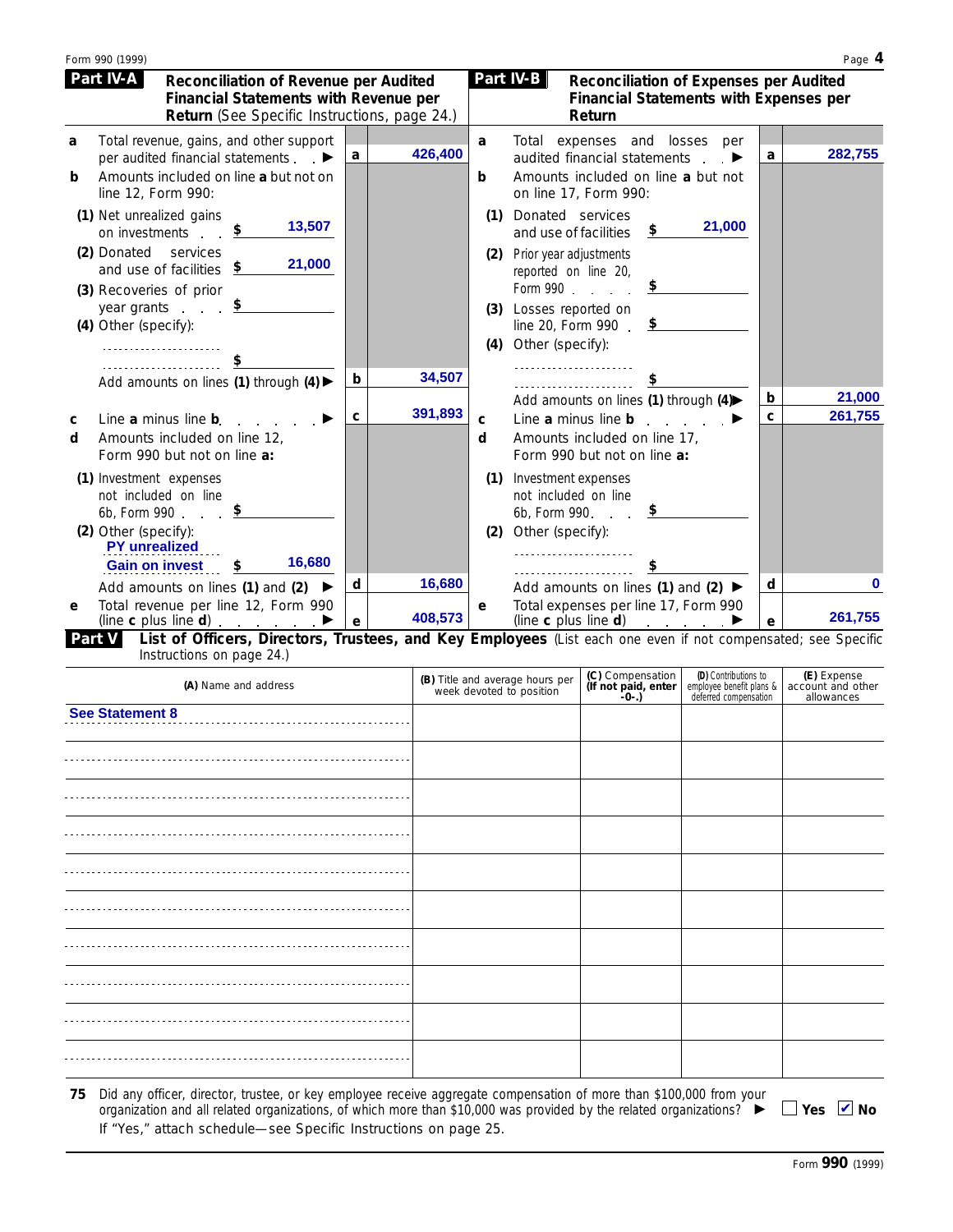|    | Form 990 (1999)                                                                                                                                                                                                                                       |            |            | Page 5       |  |  |  |  |
|----|-------------------------------------------------------------------------------------------------------------------------------------------------------------------------------------------------------------------------------------------------------|------------|------------|--------------|--|--|--|--|
|    | Part VI Other Information (See Specific Instructions on page 25.)                                                                                                                                                                                     |            | <b>Yes</b> | No           |  |  |  |  |
| 76 | Did the organization engage in any activity not previously reported to the IRS? If "Yes," attach a detailed description of each activity                                                                                                              |            |            |              |  |  |  |  |
| 77 | 77<br>Were any changes made in the organizing or governing documents but not reported to the IRS?                                                                                                                                                     |            |            |              |  |  |  |  |
|    | If "Yes," attach a conformed copy of the changes.                                                                                                                                                                                                     |            |            |              |  |  |  |  |
|    | 78a Did the organization have unrelated business gross income of \$1,000 or more during the year covered by this return?.                                                                                                                             | 78a<br>78b |            | V            |  |  |  |  |
|    | <b>b</b> If "Yes," has it filed a tax return on Form 990-T for this year?                                                                                                                                                                             | 79         |            | V            |  |  |  |  |
| 79 | Was there a liquidation, dissolution, termination, or substantial contraction during the year? If "Yes," attach a statement<br>80a Is the organization related (other than by association with a statewide or nationwide organization) through common |            |            |              |  |  |  |  |
|    | membership, governing bodies, trustees, officers, etc., to any other exempt or nonexempt organization?                                                                                                                                                | 80a        |            | V            |  |  |  |  |
|    |                                                                                                                                                                                                                                                       |            |            |              |  |  |  |  |
|    |                                                                                                                                                                                                                                                       |            |            |              |  |  |  |  |
|    | 81a Enter the amount of political expenditures, direct or indirect, as described in the<br>0                                                                                                                                                          |            |            |              |  |  |  |  |
|    | 81a                                                                                                                                                                                                                                                   |            |            |              |  |  |  |  |
|    |                                                                                                                                                                                                                                                       | 81b        |            | V            |  |  |  |  |
|    | 82a Did the organization receive donated services or the use of materials, equipment, or facilities at no charge                                                                                                                                      | 82a        | V          |              |  |  |  |  |
|    | <b>b</b> If "Yes," you may indicate the value of these items here. Do not include this amount                                                                                                                                                         |            |            |              |  |  |  |  |
|    | as revenue in Part I or as an expense in Part II. (See instructions for reporting in                                                                                                                                                                  |            |            |              |  |  |  |  |
|    | 21,000<br>82b<br>Part III.).<br>the second contract of the second contract of the second contract of the second                                                                                                                                       |            |            |              |  |  |  |  |
|    | 83a Did the organization comply with the public inspection requirements for returns and exemption applications?                                                                                                                                       | 83a        | V          |              |  |  |  |  |
|    | <b>b</b> Did the organization comply with the disclosure requirements relating to quid pro quo contributions?                                                                                                                                         | 83b        | V          |              |  |  |  |  |
|    | 84a Did the organization solicit any contributions or gifts that were not tax deductible?                                                                                                                                                             | 84a        |            |              |  |  |  |  |
|    | <b>b</b> If "Yes," did the organization include with every solicitation an express statement that such contributions<br>N/A                                                                                                                           | 84b        |            |              |  |  |  |  |
| 85 | $501(c)(4)$ , (5), or (6) organizations. a Were substantially all dues nondeductible by members? N/A                                                                                                                                                  | 85a        |            |              |  |  |  |  |
|    | <b>b</b> Did the organization make only in-house lobbying expenditures of \$2,000 or less? N/A                                                                                                                                                        | 85b        |            |              |  |  |  |  |
|    | If "Yes" was answered to either 85a or 85b, do not complete 85c through 85h below unless the organization                                                                                                                                             |            |            |              |  |  |  |  |
|    | received a waiver for proxy tax owed for the prior year.                                                                                                                                                                                              |            |            |              |  |  |  |  |
|    | c Dues, assessments, and similar amounts from members N/A<br>85c                                                                                                                                                                                      |            |            |              |  |  |  |  |
|    | 85d<br>d Section 162(e) lobbying and political expenditures extracts of N/A                                                                                                                                                                           |            |            |              |  |  |  |  |
| e  | <b>85e</b><br>Aggregate nondeductible amount of section 6033(e)(1)(A) dues notices $N/A$ .<br>85f                                                                                                                                                     |            |            |              |  |  |  |  |
|    | f Taxable amount of lobbying and political expenditures (line 85d less 85e) N/A<br>g Does the organization elect to pay the section 6033(e) tax on the amount in 85f?                                                                                 | 85g        |            |              |  |  |  |  |
|    | h If section 6033(e)(1)(A) dues notices were sent, does the organization agree to add the amount in 85f to its reasonable<br>A If section 6033(e)(1)(A) dues notices were sent, does the organization agree to add the amount in                      |            |            |              |  |  |  |  |
|    | estimate of dues allocable to nondeductible lobbying and political expenditures for the following tax year?. <sup>IN</sup>                                                                                                                            | 85h        |            |              |  |  |  |  |
| 86 | 86a<br>$501(c)(7)$ orgs. Enter: a Initiation fees and capital contributions included on line 100/A                                                                                                                                                    |            |            |              |  |  |  |  |
|    | 86b<br>N/A<br><b>b</b> Gross receipts, included on line 12, for public use of club facilities                                                                                                                                                         |            |            |              |  |  |  |  |
| 87 | 87a<br>N/A<br>501(c)(12) orgs. Enter: a Gross income from members or shareholders.                                                                                                                                                                    |            |            |              |  |  |  |  |
|    | <b>b</b> Gross income from other sources. (Do not net amounts due or paid to other<br>87b<br>N/A<br>sources against amounts due or received from them.)                                                                                               |            |            |              |  |  |  |  |
| 88 | At any time during the year, did the organization own a 50% or greater interest in a taxable corporation or                                                                                                                                           |            |            |              |  |  |  |  |
|    | partnership, or an entity disregarded as separate from the organization under Regulations sections                                                                                                                                                    | 88         |            | v            |  |  |  |  |
|    | 301.7701-2 and 301.7701-3? If "Yes," complete Part IX<br>and a series of the contract of the contract of the contract of<br>89a 501(c)(3) organizations. Enter: Amount of tax imposed on the organization during the year under:                      |            |            |              |  |  |  |  |
|    | 0                                                                                                                                                                                                                                                     |            |            |              |  |  |  |  |
|    | <b>b</b> $501(c)(3)$ and $501(c)(4)$ orgs. Did the organization engage in any section 4958 excess benefit transaction<br>during the year or did it become aware of an excess benefit transaction from a prior year? If "Yes," attach                  |            |            |              |  |  |  |  |
|    |                                                                                                                                                                                                                                                       | 89b        |            |              |  |  |  |  |
|    | c Enter: Amount of tax imposed on the organization managers or disqualified persons during the year under                                                                                                                                             |            |            |              |  |  |  |  |
|    |                                                                                                                                                                                                                                                       |            |            | $\bf{0}$     |  |  |  |  |
|    | d Enter: Amount of tax on line 89c, above, reimbursed by the organization.                                                                                                                                                                            |            |            | $\mathbf{0}$ |  |  |  |  |
|    | 90a List the states with which a copy of this return is filed > North Carolina<br> 90b                                                                                                                                                                |            |            |              |  |  |  |  |
| 91 | <b>b</b> Number of employees employed in the pay period that includes March 12, 1999 (See inst.).<br>The books are in care of $\triangleright$ Chris Hempe                                                                                            |            |            |              |  |  |  |  |
|    | Located at ▶ 2514 Plantation Center Drive Matthews, NC 70 20105                                                                                                                                                                                       |            |            |              |  |  |  |  |
| 92 | Section 4947(a)(1) nonexempt charitable trusts filing Form 990 in lieu of Form 1041-Check here . N/A                                                                                                                                                  |            |            |              |  |  |  |  |
|    | and enter the amount of tax-exempt interest received or accrued during the tax year $\blacksquare$ $\blacktriangleright$   92                                                                                                                         |            |            | N/A          |  |  |  |  |

|  |  | Form 990 (1999) |
|--|--|-----------------|
|--|--|-----------------|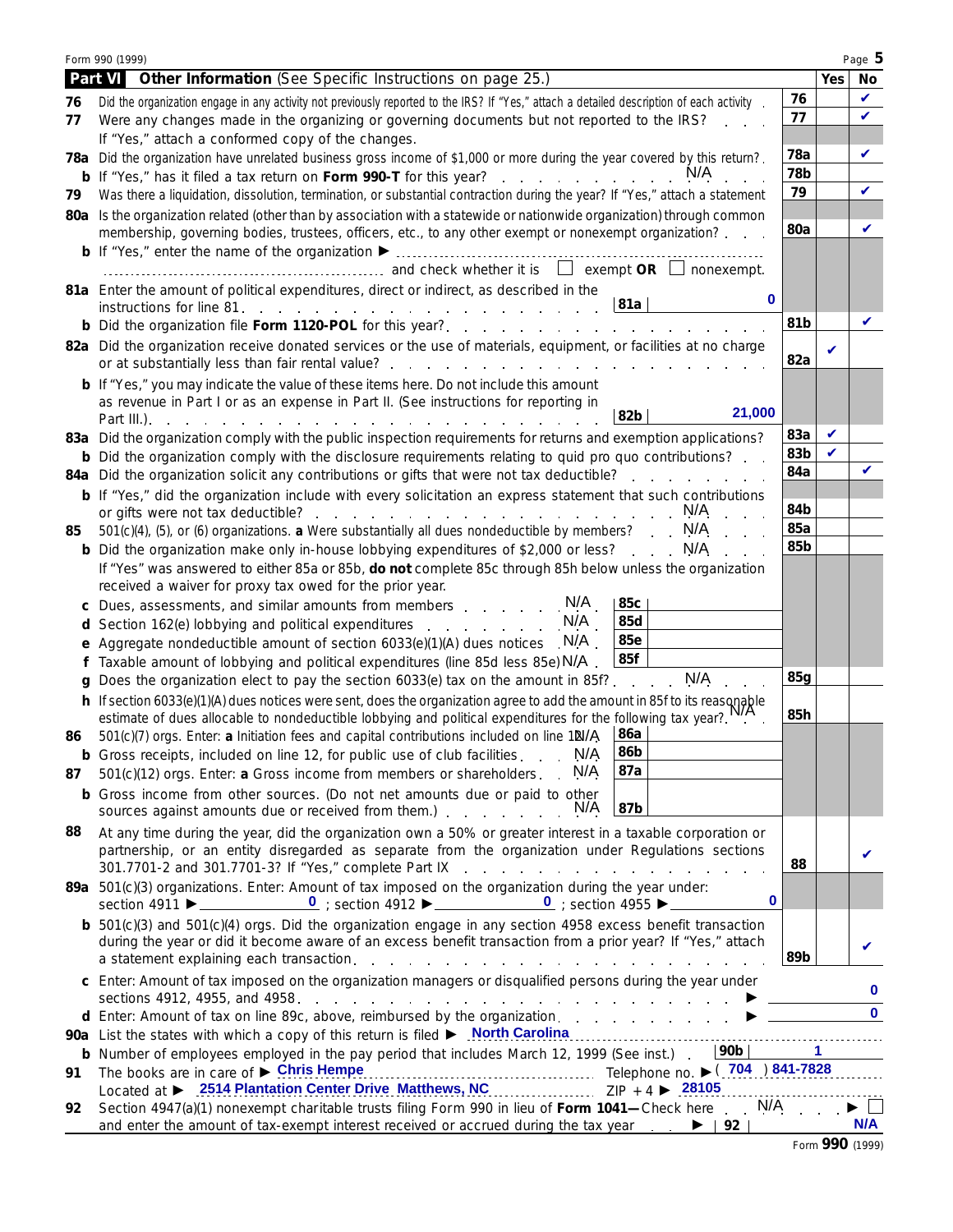| Form 990 (1999)            |                                                                                                                                                                                                                                                                                                                                                                                                                                                                                               |                                  |                             |                                                                 |                                             | Page 6                               |
|----------------------------|-----------------------------------------------------------------------------------------------------------------------------------------------------------------------------------------------------------------------------------------------------------------------------------------------------------------------------------------------------------------------------------------------------------------------------------------------------------------------------------------------|----------------------------------|-----------------------------|-----------------------------------------------------------------|---------------------------------------------|--------------------------------------|
| Part VII                   | Analysis of Income-Producing Activities (See Specific Instructions on page 29.)                                                                                                                                                                                                                                                                                                                                                                                                               |                                  |                             |                                                                 |                                             |                                      |
| indicated.                 | Enter gross amounts unless otherwise                                                                                                                                                                                                                                                                                                                                                                                                                                                          | Unrelated business income<br>(A) | (B)                         | (C)                                                             | Excluded by section 512, 513, or 514<br>(D) | (E)<br>Related or<br>exempt function |
| 93                         | Program service revenue:                                                                                                                                                                                                                                                                                                                                                                                                                                                                      | <b>Business code</b>             | Amount                      | Exclusion code                                                  | Amount                                      | income                               |
| a                          | <u> 1989 - Johann Harry Harry Harry Harry Harry Harry Harry Harry Harry Harry Harry Harry Harry Harry Harry Harry</u>                                                                                                                                                                                                                                                                                                                                                                         |                                  |                             |                                                                 |                                             |                                      |
| b                          | the control of the control of the control of the control of the control of                                                                                                                                                                                                                                                                                                                                                                                                                    |                                  |                             |                                                                 |                                             |                                      |
| С                          | <u> 1989 - Johann Stoff, deutscher Stoffen und der Stoffen und der Stoffen und der Stoffen und der Stoffen und der</u>                                                                                                                                                                                                                                                                                                                                                                        |                                  |                             |                                                                 |                                             |                                      |
| d                          | the control of the control of the control of the control of the control of the control of                                                                                                                                                                                                                                                                                                                                                                                                     |                                  |                             |                                                                 |                                             |                                      |
| e                          |                                                                                                                                                                                                                                                                                                                                                                                                                                                                                               |                                  |                             |                                                                 |                                             |                                      |
| f                          | Medicare/Medicaid payments                                                                                                                                                                                                                                                                                                                                                                                                                                                                    |                                  |                             |                                                                 |                                             |                                      |
| q<br>94                    | Fees and contracts from government agencies<br>Membership dues and assessments                                                                                                                                                                                                                                                                                                                                                                                                                |                                  |                             |                                                                 |                                             |                                      |
| 95                         | Interest on savings and temporary cash investments                                                                                                                                                                                                                                                                                                                                                                                                                                            |                                  |                             | 14                                                              | 15,388                                      |                                      |
| 96                         | Dividends and interest from securities                                                                                                                                                                                                                                                                                                                                                                                                                                                        |                                  |                             |                                                                 |                                             |                                      |
| 97                         | Net rental income or (loss) from real estate:                                                                                                                                                                                                                                                                                                                                                                                                                                                 |                                  |                             |                                                                 |                                             |                                      |
| a                          | debt-financed property                                                                                                                                                                                                                                                                                                                                                                                                                                                                        |                                  |                             |                                                                 |                                             |                                      |
| b                          | not debt-financed property                                                                                                                                                                                                                                                                                                                                                                                                                                                                    |                                  |                             |                                                                 |                                             |                                      |
| 98                         | Net rental income or (loss) from personal property                                                                                                                                                                                                                                                                                                                                                                                                                                            |                                  |                             |                                                                 |                                             |                                      |
| 99                         | Other investment income                                                                                                                                                                                                                                                                                                                                                                                                                                                                       |                                  |                             | 18                                                              | 368,185                                     |                                      |
| 100<br>101                 | Gain or (loss) from sales of assets other than inventory<br>Net income or (loss) from special events                                                                                                                                                                                                                                                                                                                                                                                          |                                  |                             |                                                                 |                                             |                                      |
| 102                        | Gross profit or (loss) from sales of inventory.                                                                                                                                                                                                                                                                                                                                                                                                                                               |                                  |                             |                                                                 |                                             |                                      |
| 103                        |                                                                                                                                                                                                                                                                                                                                                                                                                                                                                               |                                  |                             |                                                                 |                                             |                                      |
| b                          | <u> 1989 - Johann Harry Harry Harry Harry Harry Harry Harry Harry Harry Harry Harry Harry Harry Harry Harry Harry</u>                                                                                                                                                                                                                                                                                                                                                                         |                                  |                             |                                                                 |                                             |                                      |
| C                          | the control of the control of the control of the control of the control of the control of                                                                                                                                                                                                                                                                                                                                                                                                     |                                  |                             |                                                                 |                                             |                                      |
| d                          | <u> 1989 - Andrea Stadt Britain, amerikansk politik (</u>                                                                                                                                                                                                                                                                                                                                                                                                                                     |                                  |                             |                                                                 |                                             |                                      |
| е                          | 104 Subtotal (add columns $(B)$ , $(D)$ , and $(E)$ )                                                                                                                                                                                                                                                                                                                                                                                                                                         |                                  |                             |                                                                 | 383,573                                     |                                      |
| Part VIII<br>Line No.<br>▼ | 105 Total (add line 104, columns $(B)$ , $(D)$ , and $(E)$ )<br>Note: Line 105 plus line 1d, Part I, should equal the amount on line 12, Part I.<br>Relationship of Activities to the Accomplishment of Exempt Purposes (See Specific Instructions on page 30.)<br>Explain how each activity for which income is reported in column (E) of Part VII contributed importantly to the accomplishment<br>of the organization's exempt purposes (other than by providing funds for such purposes). |                                  |                             | $\mathbf{r}$ and $\mathbf{r}$ and $\mathbf{r}$ and $\mathbf{r}$ |                                             | 383,573                              |
|                            | N/A                                                                                                                                                                                                                                                                                                                                                                                                                                                                                           |                                  |                             |                                                                 |                                             |                                      |
|                            |                                                                                                                                                                                                                                                                                                                                                                                                                                                                                               |                                  |                             |                                                                 |                                             |                                      |
|                            |                                                                                                                                                                                                                                                                                                                                                                                                                                                                                               |                                  |                             |                                                                 |                                             |                                      |
|                            |                                                                                                                                                                                                                                                                                                                                                                                                                                                                                               |                                  |                             |                                                                 |                                             |                                      |
|                            |                                                                                                                                                                                                                                                                                                                                                                                                                                                                                               |                                  |                             |                                                                 |                                             |                                      |
|                            |                                                                                                                                                                                                                                                                                                                                                                                                                                                                                               |                                  |                             |                                                                 |                                             |                                      |
|                            |                                                                                                                                                                                                                                                                                                                                                                                                                                                                                               |                                  |                             |                                                                 |                                             |                                      |
|                            |                                                                                                                                                                                                                                                                                                                                                                                                                                                                                               |                                  |                             |                                                                 |                                             |                                      |
|                            |                                                                                                                                                                                                                                                                                                                                                                                                                                                                                               |                                  |                             |                                                                 |                                             |                                      |
| Part IX                    | Information Regarding Taxable Subsidiaries and Disregarded Entities (See Specific Instructions on page 30.)                                                                                                                                                                                                                                                                                                                                                                                   |                                  |                             |                                                                 |                                             |                                      |
|                            | (A)<br>Name, address, and EIN of corporation,                                                                                                                                                                                                                                                                                                                                                                                                                                                 | $\overline{B}$<br>Percentage of  | (C)<br>Nature of activities |                                                                 | (D)<br>Total income                         | (E)<br>End-of-year                   |
|                            | partnership, or disregarded entity                                                                                                                                                                                                                                                                                                                                                                                                                                                            | ownership interest               |                             |                                                                 |                                             | assets                               |
| N/A                        |                                                                                                                                                                                                                                                                                                                                                                                                                                                                                               | %                                |                             |                                                                 |                                             |                                      |
|                            |                                                                                                                                                                                                                                                                                                                                                                                                                                                                                               | %                                |                             |                                                                 |                                             |                                      |
|                            |                                                                                                                                                                                                                                                                                                                                                                                                                                                                                               | %<br>%                           |                             |                                                                 |                                             |                                      |
| <b>Please</b>              | Under penalties of perjury, I declare that I have examined this return, including accompanying schedules and statements, and to the best of my knowledge<br>and belief, it is true, correct, and complete. Declaration of preparer (other than officer) is based on all information of which preparer has any knowledge.                                                                                                                                                                      |                                  |                             |                                                                 |                                             |                                      |
| Sign                       | (Important: See General Instruction U, on page 14.)                                                                                                                                                                                                                                                                                                                                                                                                                                           | 9/26/00                          |                             |                                                                 |                                             |                                      |
| Here                       | Signature of officer                                                                                                                                                                                                                                                                                                                                                                                                                                                                          | Date                             |                             | <b>Mark Long, President</b><br>Type or print name and title.    |                                             |                                      |
|                            |                                                                                                                                                                                                                                                                                                                                                                                                                                                                                               |                                  | Date                        | Check if                                                        |                                             | Preparer's SSN or PTIN               |
| Paid                       | Preparer's<br>signature                                                                                                                                                                                                                                                                                                                                                                                                                                                                       |                                  |                             | self-<br>employed $\blacktriangleright$                         |                                             |                                      |
| Preparer's<br>Use Only     | Firm's name (or                                                                                                                                                                                                                                                                                                                                                                                                                                                                               |                                  |                             | <b>EIN</b>                                                      |                                             |                                      |
|                            | yours if self-employed)<br>and address                                                                                                                                                                                                                                                                                                                                                                                                                                                        |                                  |                             | $ZIP + 4$                                                       |                                             |                                      |
|                            |                                                                                                                                                                                                                                                                                                                                                                                                                                                                                               | ❸                                |                             |                                                                 |                                             | Form 990 (1999)                      |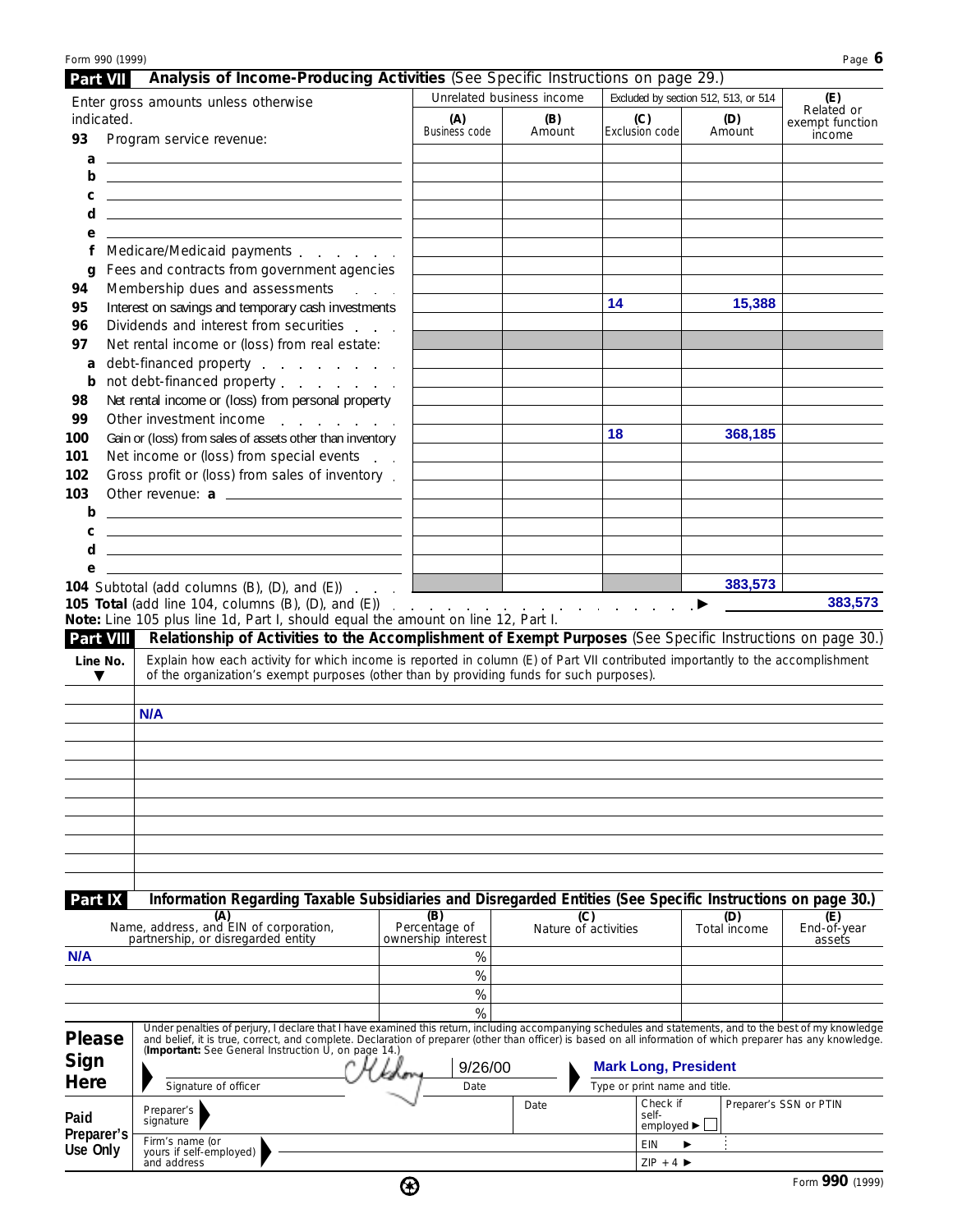| <b>SCHEDULE A</b> |  |
|-------------------|--|
| (Form 990)        |  |

# **Organization Exempt Under Section 501(c)(3)** OMB No. 1545-004

**(Form 990) (Except Private Foundation) and Section 501(e), 501(f), 501(k), 501(n), or Section 4947(a)(1) Nonexempt Charitable Trust**

**Supplementary Information—(See separate instructions.)**

|  | UIVID INU. 1949-0047 |
|--|----------------------|
|  |                      |

**1999**

| Department of the Treasury<br>Internal Revenue Service <b>  &gt; MUST be completed by the above organizations and attached to their Form 990 or 990-EZ</b> |  |  |  |
|------------------------------------------------------------------------------------------------------------------------------------------------------------|--|--|--|

| Name of the organization<br><b>Wall Watchers</b>                                                                                                                                                                                                                                     |                                                             | Employer identification number<br>56 2091339 |                                                                           |                                                |
|--------------------------------------------------------------------------------------------------------------------------------------------------------------------------------------------------------------------------------------------------------------------------------------|-------------------------------------------------------------|----------------------------------------------|---------------------------------------------------------------------------|------------------------------------------------|
| Compensation of the Five Highest Paid Employees Other Than Officers, Directors, and Trustees<br>Part I<br>(See page 1 of the instructions. List each one. If there are none, enter "None.")                                                                                          |                                                             |                                              |                                                                           |                                                |
| (a) Name and address of each employee paid more<br>than \$50,000                                                                                                                                                                                                                     | (b) Title and average hours<br>per week devoted to position | (c) Compensation                             | (d) Contributions to<br>employee benefit plans &<br>deferred compensation | (e) Expense<br>account and other<br>allowances |
| <b>None</b>                                                                                                                                                                                                                                                                          |                                                             |                                              |                                                                           |                                                |
|                                                                                                                                                                                                                                                                                      |                                                             |                                              |                                                                           |                                                |
|                                                                                                                                                                                                                                                                                      |                                                             |                                              |                                                                           |                                                |
|                                                                                                                                                                                                                                                                                      |                                                             |                                              |                                                                           |                                                |
|                                                                                                                                                                                                                                                                                      |                                                             |                                              |                                                                           |                                                |
|                                                                                                                                                                                                                                                                                      |                                                             |                                              |                                                                           |                                                |
| Total number of other employees paid over                                                                                                                                                                                                                                            |                                                             |                                              |                                                                           |                                                |
| \$50,000.<br>and a series of the contract of the<br>▶                                                                                                                                                                                                                                | 0                                                           |                                              |                                                                           |                                                |
| Compensation of the Five Highest Paid Independent Contractors for Professional Services<br>Part II<br>(See page 1 of the instructions. List each one (whether individuals or firms). If there are none, enter "None.")                                                               |                                                             |                                              |                                                                           |                                                |
| (a) Name and address of each independent contractor paid more than \$50,000                                                                                                                                                                                                          |                                                             |                                              | (b) Type of service                                                       | (c) Compensation                               |
| <b>None</b>                                                                                                                                                                                                                                                                          |                                                             |                                              |                                                                           |                                                |
|                                                                                                                                                                                                                                                                                      |                                                             |                                              |                                                                           |                                                |
|                                                                                                                                                                                                                                                                                      |                                                             |                                              |                                                                           |                                                |
|                                                                                                                                                                                                                                                                                      |                                                             |                                              |                                                                           |                                                |
|                                                                                                                                                                                                                                                                                      |                                                             |                                              |                                                                           |                                                |
|                                                                                                                                                                                                                                                                                      |                                                             |                                              |                                                                           |                                                |
|                                                                                                                                                                                                                                                                                      |                                                             |                                              |                                                                           |                                                |
| Total number of others receiving over \$50,000 for<br>professional services exercises and contact the contact of the contact of the contact of the contact of the contact of the contact of the contact of the contact of the contact of the contact of the contact of the contact o | 0                                                           |                                              |                                                                           |                                                |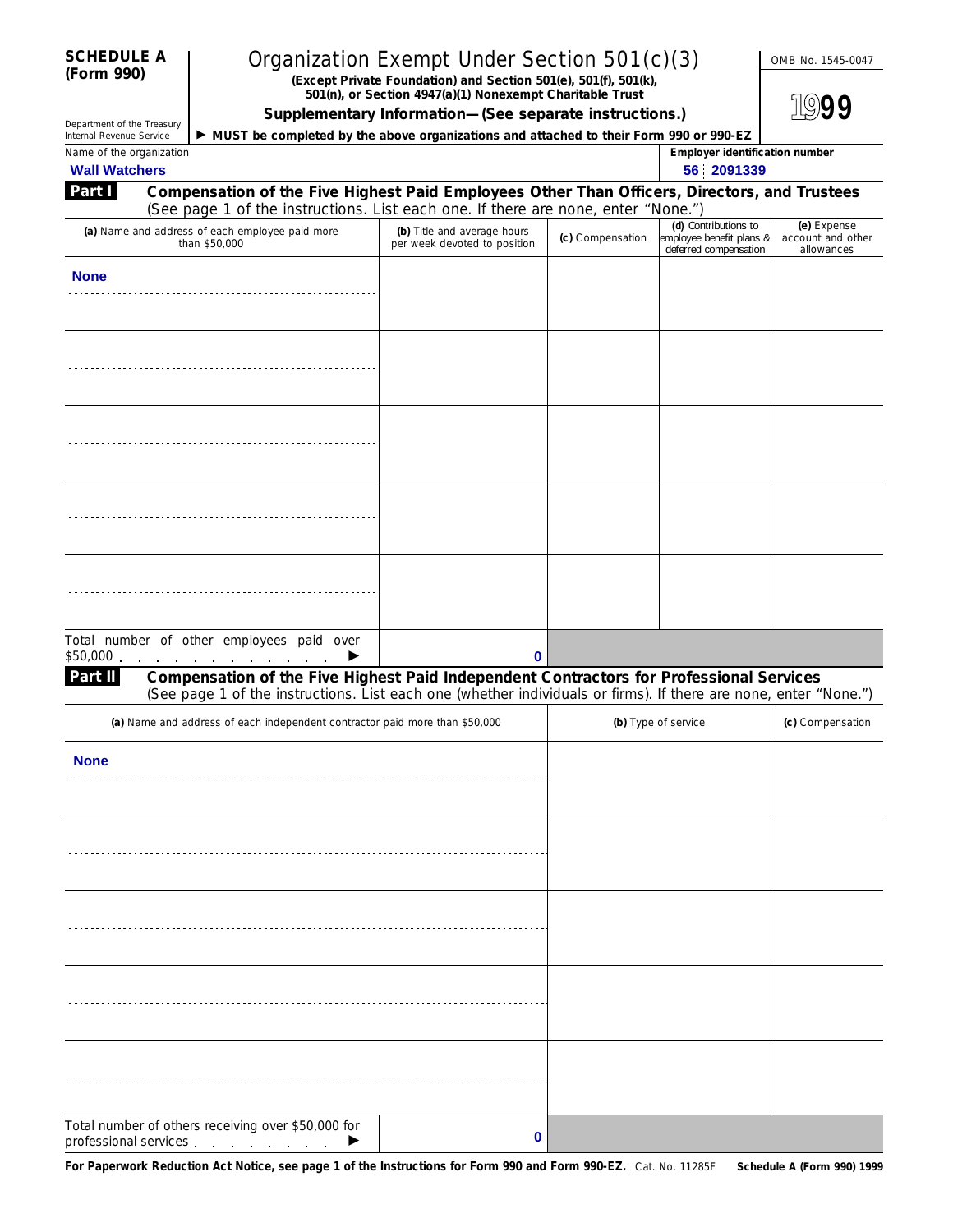|         |          | Schedule A (Form 990) 1999                                                                                                                                                                                                                                                                                                                                                                                                                                                                                                                                                                             |                               |     | Page 2 |
|---------|----------|--------------------------------------------------------------------------------------------------------------------------------------------------------------------------------------------------------------------------------------------------------------------------------------------------------------------------------------------------------------------------------------------------------------------------------------------------------------------------------------------------------------------------------------------------------------------------------------------------------|-------------------------------|-----|--------|
|         | Part III | <b>Statements About Activities</b>                                                                                                                                                                                                                                                                                                                                                                                                                                                                                                                                                                     |                               | Yes | No.    |
|         |          | During the year, has the organization attempted to influence national, state, or local legislation, including any<br>attempt to influence public opinion on a legislative matter or referendum?<br>and a state of the state of<br>If "Yes," enter the total expenses paid or incurred in connection with the lobbying activities ▶ \$ ____<br>Organizations that made an election under section 501(h) by filing Form 5768 must complete Part VI-A. Other<br>organizations checking "Yes," must complete Part VI-B AND attach a statement giving a detailed description of<br>the lobbying activities. | 1<br>N/A                      |     | V      |
| 2       |          | During the year, has the organization, either directly or indirectly, engaged in any of the following acts with any<br>of its trustees, directors, officers, creators, key employees, or members of their families, or with any taxable<br>organization with which any such person is affiliated as an officer, director, trustee, majority owner, or principal<br>beneficiary:                                                                                                                                                                                                                        |                               |     |        |
| a       |          | Sale, exchange, or leasing of property?<br>and a series of the contract of the contract of                                                                                                                                                                                                                                                                                                                                                                                                                                                                                                             | 2a                            |     |        |
| b       |          | Lending of money or other extension of credit? The contract of the contract of the contract of the contract of the contract of the contract of the contract of the contract of the contract of the contract of the contract of                                                                                                                                                                                                                                                                                                                                                                         | 2b                            |     | V      |
| С       |          | See Statement 10<br>Furnishing of goods, services, or facilities?                                                                                                                                                                                                                                                                                                                                                                                                                                                                                                                                      | 2с                            | V   |        |
| d       |          | Payment of compensation (or payment or reimbursement of expenses if more than \$1,000)?                                                                                                                                                                                                                                                                                                                                                                                                                                                                                                                | 2d                            |     | V      |
|         |          | If the answer to any question is "Yes," attach a detailed statement explaining the transactions.                                                                                                                                                                                                                                                                                                                                                                                                                                                                                                       | 2e                            |     | V      |
| 3<br>4a |          | Does the organization make grants for scholarships, fellowships, student loans, etc.?<br>Attach a statement to explain how the organization determines that individuals or organizations receiving grants                                                                                                                                                                                                                                                                                                                                                                                              | 3<br>4a                       |     | ✔      |
| b       |          | or loans from it in furtherance of its charitable programs qualify to receive payments. (See page 2 of the instructions.)                                                                                                                                                                                                                                                                                                                                                                                                                                                                              |                               |     |        |
|         | Part IV  | Reason for Non-Private Foundation Status (See pages 2 through 4 of the instructions.)                                                                                                                                                                                                                                                                                                                                                                                                                                                                                                                  |                               |     |        |
|         |          | The organization is not a private foundation because it is: (Please check only ONE applicable box.)                                                                                                                                                                                                                                                                                                                                                                                                                                                                                                    |                               |     |        |
| 5<br>6  |          | A church, convention of churches, or association of churches. Section 170(b)(1)(A)(i).<br>A school. Section 170(b)(1)(A)(ii). (Also complete Part V, page 4.)                                                                                                                                                                                                                                                                                                                                                                                                                                          |                               |     |        |
| 7       |          | A hospital or a cooperative hospital service organization. Section 170(b)(1)(A)(iii).                                                                                                                                                                                                                                                                                                                                                                                                                                                                                                                  |                               |     |        |
| 8       |          | A Federal, state, or local government or governmental unit. Section 170(b)(1)(A)(v).                                                                                                                                                                                                                                                                                                                                                                                                                                                                                                                   |                               |     |        |
| 9       |          | A medical research organization operated in conjunction with a hospital. Section 170(b)(1)(A)(iii). Enter the hospital's name, city,                                                                                                                                                                                                                                                                                                                                                                                                                                                                   |                               |     |        |
| 10      |          | $\Box$ An organization operated for the benefit of a college or university owned or operated by a governmental unit. Section 170(b)(1)(A)(iv).<br>(Also complete the Support Schedule in Part IV-A.)                                                                                                                                                                                                                                                                                                                                                                                                   |                               |     |        |
|         |          | 11a An organization that normally receives a substantial part of its support from a governmental unit or from the general public.<br>Section 170(b)(1)(A)(vi). (Also complete the Support Schedule in Part IV-A.)                                                                                                                                                                                                                                                                                                                                                                                      |                               |     |        |
|         |          | 11b $\Box$ A community trust. Section 170(b)(1)(A)(vi). (Also complete the <b>Support Schedule</b> in Part IV-A.)                                                                                                                                                                                                                                                                                                                                                                                                                                                                                      |                               |     |        |
| 12      | $\Box$   | An organization that normally receives: (1) more than 331/ <sub>3</sub> % of its support from contributions, membership fees, and gross<br>receipts from activities related to its charitable, etc., functions-subject to certain exceptions, and (2) no more than 331/3% of<br>its support from gross investment income and unrelated business taxable income (less section 511 tax) from businesses acquired<br>by the organization after June 30, 1975. See section 509(a)(2). (Also complete the Support Schedule in Part IV-A.)                                                                   |                               |     |        |
| 13      | ப        | An organization that is not controlled by any disqualified persons (other than foundation managers) and supports organizations<br>described in: (1) lines 5 through 12 above; or (2) section 501(c)(4), (5), or (6), if they meet the test of section 509(a)(2). (See<br>section 509(a)(3).)                                                                                                                                                                                                                                                                                                           |                               |     |        |
|         |          | Provide the following information about the supported organizations. (See page 4 of the instructions.)                                                                                                                                                                                                                                                                                                                                                                                                                                                                                                 |                               |     |        |
|         |          | (a) Name(s) of supported organization(s)                                                                                                                                                                                                                                                                                                                                                                                                                                                                                                                                                               | (b) Line number<br>from above |     |        |
|         |          |                                                                                                                                                                                                                                                                                                                                                                                                                                                                                                                                                                                                        |                               |     |        |
|         |          |                                                                                                                                                                                                                                                                                                                                                                                                                                                                                                                                                                                                        |                               |     |        |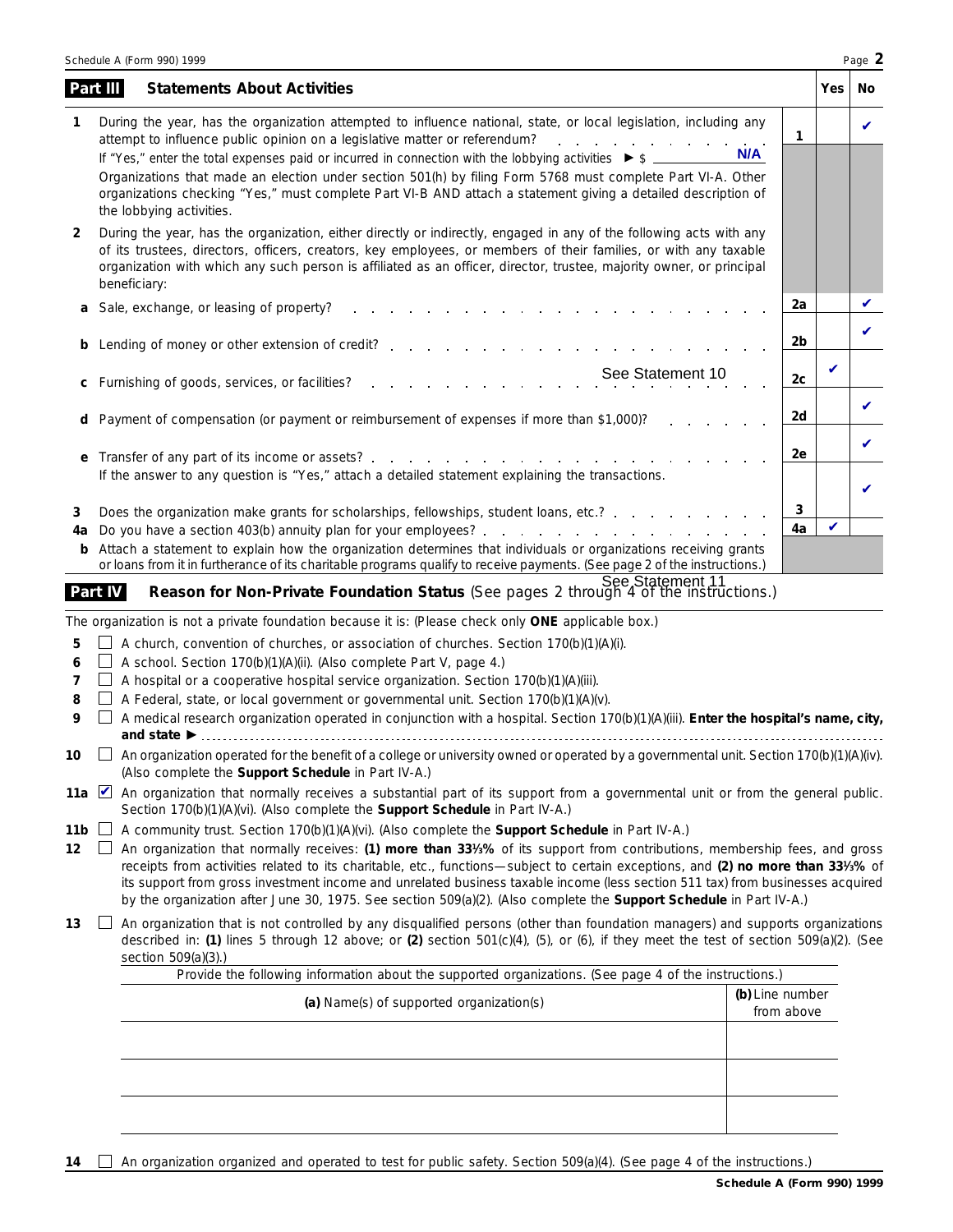|        | <b>Part IV-A</b> Support Schedule (Complete only if you checked a box on line 10, 11, or 12.) Use cash method of accounting.<br>Note: You may use the worksheet in the instructions for converting from the accrual to the cash method of accounting.                                                                                                                                                                                                                                                                                    |                  |                    |          |          |            |           |
|--------|------------------------------------------------------------------------------------------------------------------------------------------------------------------------------------------------------------------------------------------------------------------------------------------------------------------------------------------------------------------------------------------------------------------------------------------------------------------------------------------------------------------------------------------|------------------|--------------------|----------|----------|------------|-----------|
|        | Calendar year (or fiscal year beginning in) ▶                                                                                                                                                                                                                                                                                                                                                                                                                                                                                            | (a) 1998         | (b) $1997$         | (c) 1996 | (d) 1995 |            | (e) Total |
| 15     | Gifts, grants, and contributions received. (Do                                                                                                                                                                                                                                                                                                                                                                                                                                                                                           |                  |                    |          |          |            |           |
|        | not include unusual grants. See line 28.).                                                                                                                                                                                                                                                                                                                                                                                                                                                                                               | 505,002          |                    |          |          |            | 505,002   |
| 16     | Membership fees received                                                                                                                                                                                                                                                                                                                                                                                                                                                                                                                 |                  |                    |          |          |            |           |
| 17     | from<br>admissions,<br>Gross<br>receipts<br>merchandise sold or services performed, or<br>furnishing of facilities in any activity that is<br>not a business unrelated to the organization's<br>charitable, etc., purpose                                                                                                                                                                                                                                                                                                                |                  |                    |          |          |            |           |
| 18     | Gross income from interest, dividends,<br>amounts received from payments on securities<br>loans (section 512(a)(5)), rents, royalties, and<br>unrelated business taxable income (less<br>section 511 taxes) from businesses acquired<br>by the organization after June 30, 1975                                                                                                                                                                                                                                                          | 18,142           |                    |          |          |            | 18,142    |
| 19     | Net income from unrelated<br>business<br>activities not included in line 18                                                                                                                                                                                                                                                                                                                                                                                                                                                              |                  |                    |          |          |            |           |
| 20     | Tax revenues levied for the organization's<br>benefit and either paid to it or expended on<br>its behalf.                                                                                                                                                                                                                                                                                                                                                                                                                                |                  |                    |          |          |            |           |
| 21     | The value of services or facilities furnished to<br>the organization by a governmental unit<br>without charge. Do not include the value of<br>services or facilities generally furnished to the<br>public without charge.                                                                                                                                                                                                                                                                                                                |                  |                    |          |          |            |           |
| 22     | Other income. Attach a schedule. Do not<br>include gain or (loss) from sale of capital assets                                                                                                                                                                                                                                                                                                                                                                                                                                            | 38,437           |                    |          |          |            | 38,437    |
| 23     | Total of lines 15 through 22.                                                                                                                                                                                                                                                                                                                                                                                                                                                                                                            | 561,581          |                    |          |          |            | 561,581   |
| 24     | Line 23 minus line 17. $\ldots$                                                                                                                                                                                                                                                                                                                                                                                                                                                                                                          | 561,581          |                    |          |          |            | 561,581   |
| 25     | Enter 1% of line 23 $\ldots$ $\ldots$ $\ldots$                                                                                                                                                                                                                                                                                                                                                                                                                                                                                           | 5,616            |                    |          |          |            |           |
| 26     | Organizations described on lines 10 or 11: $a$ Enter 2% of amount in column (e), line 24. $\blacktriangleright$                                                                                                                                                                                                                                                                                                                                                                                                                          |                  |                    |          |          | 26a        | 11,232    |
| b      | Attach a list (which is not open to public inspection) showing the name of and amount contributed by each<br>person (other than a governmental unit or publicly supported organization) whose total gifts for 1995 through<br>1998 exceeded the amount shown in line 26a. Enter the sum of all these excess amounts. $\ldots$ , $\blacktriangleright$                                                                                                                                                                                    |                  |                    |          |          | 26b        | 493,770   |
|        |                                                                                                                                                                                                                                                                                                                                                                                                                                                                                                                                          | See Statement 12 |                    |          |          |            |           |
| С      | Total support for section 509(a)(1) test: Enter line 24, column (e)<br>d Add: Amounts from column (e) for lines: 18 ______ 18,142                                                                                                                                                                                                                                                                                                                                                                                                        |                  |                    |          |          | 26c        | 561,581   |
|        |                                                                                                                                                                                                                                                                                                                                                                                                                                                                                                                                          |                  | 38,437 26b 493,770 |          |          | 26d        | 550,349   |
|        |                                                                                                                                                                                                                                                                                                                                                                                                                                                                                                                                          |                  |                    |          |          | 26e        | 11,232    |
|        | Public support percentage (line 26e (numerator) divided by line 26c (denominator)) ▶                                                                                                                                                                                                                                                                                                                                                                                                                                                     |                  |                    |          |          | 26f        | 2%        |
| 27     | Organizations described on line 12: a For amounts included in lines 15, 16, and 17 that were received from a "disqualified"<br>person," attach a list to show the name of, and total amounts received in each year from, each "disqualified person." Enter the sum<br>of such amounts for each year:                                                                                                                                                                                                                                     |                  |                    |          |          |            |           |
|        |                                                                                                                                                                                                                                                                                                                                                                                                                                                                                                                                          |                  |                    |          |          |            |           |
|        |                                                                                                                                                                                                                                                                                                                                                                                                                                                                                                                                          |                  |                    |          |          |            |           |
| b      | For any amount included in line 17 that was received from a nondisqualified person, attach a list to show the name of, and amount<br>received for each year, that was more than the larger of (1) the amount on line 25 for the year or (2) \$5,000. (Include in the list<br>organizations described in lines 5 through 11, as well as individuals.) After computing the difference between the amount received<br>and the larger amount described in (1) or (2), enter the sum of these differences (the excess amounts) for each year: |                  |                    |          |          |            |           |
|        |                                                                                                                                                                                                                                                                                                                                                                                                                                                                                                                                          |                  |                    |          |          |            |           |
|        | c Add: Amounts from column (e) for lines: 15 _____________ 16 ____________                                                                                                                                                                                                                                                                                                                                                                                                                                                               |                  |                    |          |          | 27c        |           |
| d      |                                                                                                                                                                                                                                                                                                                                                                                                                                                                                                                                          |                  |                    |          |          | 27d        |           |
| е      | Add: Line 27a total ( ( ) in the 27b total ( ) and line 27b total ( ) in the 27b total ( ) in the D                                                                                                                                                                                                                                                                                                                                                                                                                                      |                  |                    |          |          | 27e        |           |
|        | Total support for section 509(a)(2) test: Enter amount on line 23, column (e) $\overrightarrow{P}$   27f                                                                                                                                                                                                                                                                                                                                                                                                                                 |                  |                    |          |          |            |           |
| q<br>h | Public support percentage (line 27e (numerator) divided by line 27f (denominator)). ▶<br>Investment income percentage (line 18, column (e) (numerator) divided by line 27f (denominator)). ▶                                                                                                                                                                                                                                                                                                                                             |                  |                    |          |          | 27g<br>27h | $\%$<br>% |

grant, and a brief description of the nature of the grant. Do not include these grants in line 15. (See page 4 of the instructions.)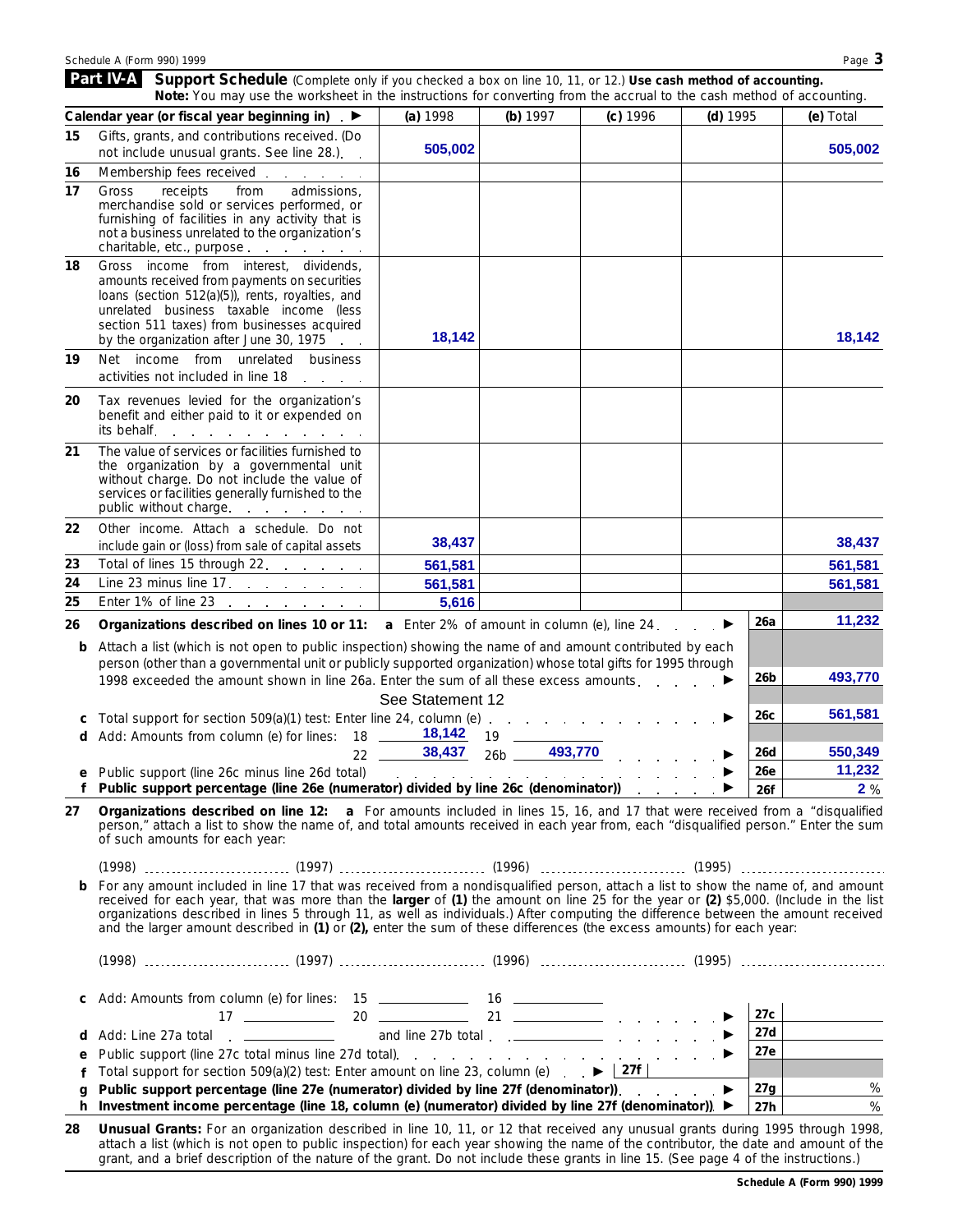|     | Schedule A (Form 990) 1999                                                                                                                                                                                                                                             |                        |     | Page 4 |
|-----|------------------------------------------------------------------------------------------------------------------------------------------------------------------------------------------------------------------------------------------------------------------------|------------------------|-----|--------|
|     | Part V<br>Private School Questionnaire (See page 4 of the instructions.)<br>N/A                                                                                                                                                                                        |                        |     |        |
|     | (To be completed ONLY by schools that checked the box on line 6 in Part IV)                                                                                                                                                                                            |                        |     |        |
|     |                                                                                                                                                                                                                                                                        |                        | Yes | No     |
| 29  | Does the organization have a racially nondiscriminatory policy toward students by statement in its charter, bylaws,                                                                                                                                                    | 29                     |     |        |
| 30  | Does the organization include a statement of its racially nondiscriminatory policy toward students in all its<br>brochures, catalogues, and other written communications with the public dealing with student admissions,                                              |                        |     |        |
|     |                                                                                                                                                                                                                                                                        | 30                     |     |        |
| 31  | Has the organization publicized its racially nondiscriminatory policy through newspaper or broadcast media during<br>the period of solicitation for students, or during the registration period if it has no solicitation program, in a way                            | 31                     |     |        |
|     | If "Yes," please describe; if "No," please explain. (If you need more space, attach a separate statement.)                                                                                                                                                             |                        |     |        |
|     |                                                                                                                                                                                                                                                                        |                        |     |        |
|     |                                                                                                                                                                                                                                                                        |                        |     |        |
| 32  | Does the organization maintain the following:                                                                                                                                                                                                                          |                        |     |        |
| a   | Records indicating the racial composition of the student body, faculty, and administrative staff?                                                                                                                                                                      | 32a                    |     |        |
| b   | Records documenting that scholarships and other financial assistance are awarded on a racially nondiscriminatory                                                                                                                                                       | 32 <sub>b</sub>        |     |        |
| C   | Copies of all catalogues, brochures, announcements, and other written communications to the public dealing                                                                                                                                                             |                        |     |        |
|     | Copies of all material used by the organization or on its behalf to solicit contributions?                                                                                                                                                                             | 32 <sub>c</sub><br>32d |     |        |
| d   |                                                                                                                                                                                                                                                                        |                        |     |        |
|     | If you answered "No" to any of the above, please explain. (If you need more space, attach a separate statement.)                                                                                                                                                       |                        |     |        |
|     |                                                                                                                                                                                                                                                                        |                        |     |        |
| 33  | Does the organization discriminate by race in any way with respect to:                                                                                                                                                                                                 |                        |     |        |
|     |                                                                                                                                                                                                                                                                        | 33a                    |     |        |
|     | <b>b</b> Admissions policies?<br>and a construction of the construction of the construction of the construction of the construction of the construction of the construction of the construction of the construction of the construction of the construction of         | 33 <sub>b</sub>        |     |        |
| С   | Employment of faculty or administrative staff?                                                                                                                                                                                                                         | 33 <sub>c</sub>        |     |        |
| d   | Scholarships or other financial assistance?                                                                                                                                                                                                                            | 33d                    |     |        |
| e   | <b>Educational policies?</b><br>the contract of the contract of the                                                                                                                                                                                                    | 33 <sub>e</sub>        |     |        |
|     | Use of facilities?                                                                                                                                                                                                                                                     | 33f                    |     |        |
| g   |                                                                                                                                                                                                                                                                        | 33g                    |     |        |
| h   | Other extracurricular activities?<br>$\mathbf{1}$ , and a set of the set of the set of the set of the set of the set of the set of the set of the set of the set of the set of the set of the set of the set of the set of the set of the set of the set of the set of | 33h                    |     |        |
|     | If you answered "Yes" to any of the above, please explain. (If you need more space, attach a separate statement.)                                                                                                                                                      |                        |     |        |
|     |                                                                                                                                                                                                                                                                        |                        |     |        |
|     |                                                                                                                                                                                                                                                                        |                        |     |        |
| 34a | Does the organization receive any financial aid or assistance from a governmental agency?                                                                                                                                                                              | 34a                    |     |        |
| b   | Has the organization's right to such aid ever been revoked or suspended?<br>and the company of the company of                                                                                                                                                          | 34b                    |     |        |
|     | If you answered "Yes" to either 34a or b, please explain using an attached statement.                                                                                                                                                                                  |                        |     |        |
| 35  | Does the organization certify that it has complied with the applicable requirements of sections 4.01 through 4.05<br>of Rev. Proc. 75-50, 1975-2 C.B. 587, covering racial nondiscrimination? If "No," attach an explanation                                           | 35                     |     |        |

**Schedule A (Form 990) 1999**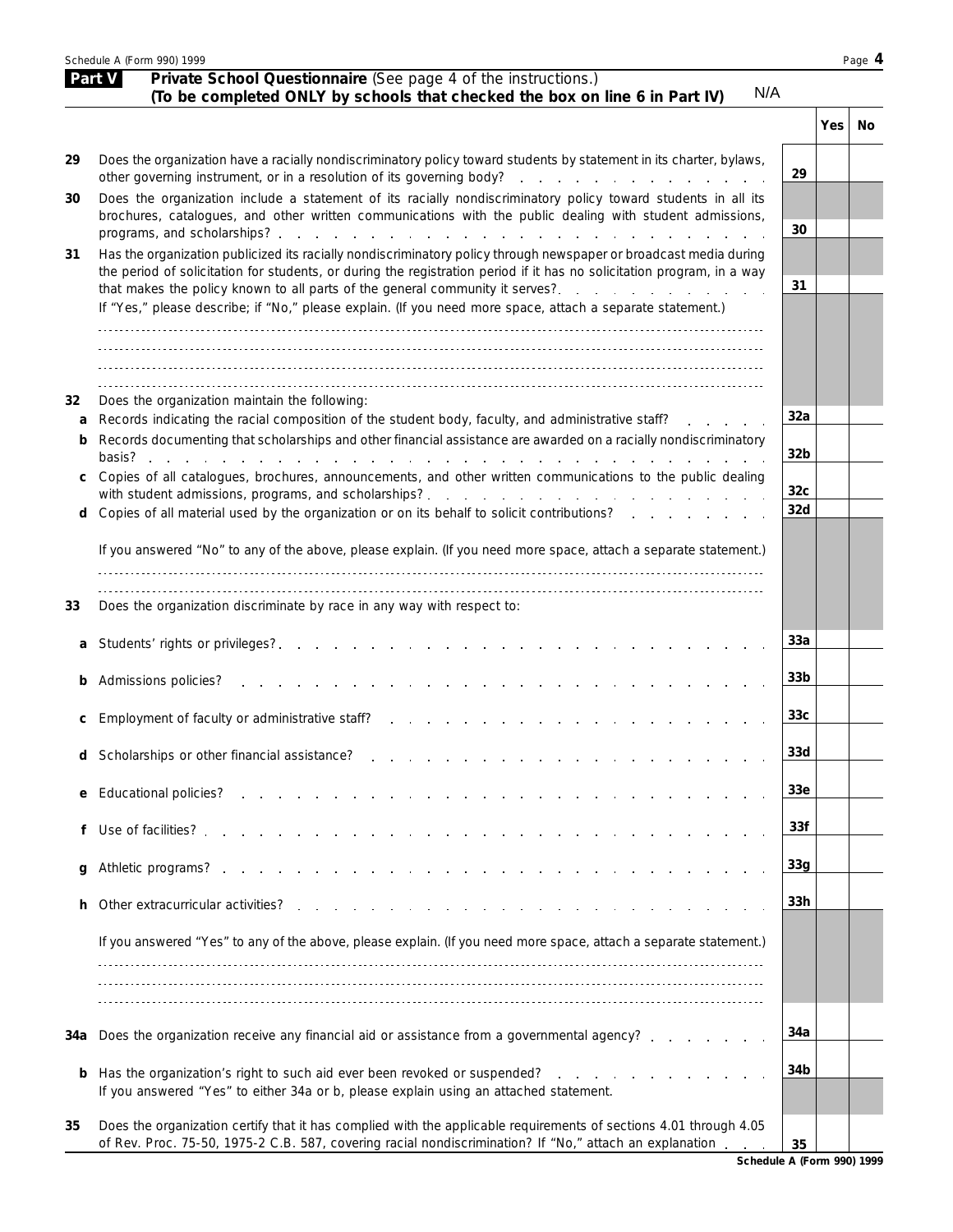| Schedule A (Form 990) 1999 |                                                                                                                                                                     | Page 5 |
|----------------------------|---------------------------------------------------------------------------------------------------------------------------------------------------------------------|--------|
| Part VI-A                  | Lobbying Expenditures by Electing Public Charities (See page 6 of the instructions.) N/A<br>(To be completed ONLY by an eligible organization that filed Form 5768) |        |
|                            | Check here $\triangleright$ <b>a</b> $\square$ if the organization belongs to an affiliated group.                                                                  |        |
|                            | Check here $\triangleright$ b $\square$ if you checked "a" above and "limited control" provisions apply.                                                            |        |
|                            |                                                                                                                                                                     |        |

|    | <b>Limits on Lobbying Expenditures</b>                                                                     |    | (a)<br>Affiliated group<br>totals | (b)<br>To be completed<br>for ALL electing |
|----|------------------------------------------------------------------------------------------------------------|----|-----------------------------------|--------------------------------------------|
|    | (The term "expenditures" means amounts paid or incurred.)                                                  |    |                                   | organizations                              |
| 36 | Total lobbying expenditures to influence public opinion (grassroots lobbying)                              | 36 |                                   |                                            |
| 37 | Total lobbying expenditures to influence a legislative body (direct lobbying)                              | 37 |                                   |                                            |
| 38 | Total lobbying expenditures (add lines 36 and 37)                                                          | 38 |                                   |                                            |
| 39 |                                                                                                            | 39 |                                   |                                            |
| 40 | Total exempt purpose expenditures (add lines 38 and 39).                                                   | 40 |                                   |                                            |
| 41 | Lobbying nontaxable amount. Enter the amount from the following table—                                     |    |                                   |                                            |
|    | If the amount on line 40 is — The lobbying nontaxable amount is—                                           |    |                                   |                                            |
|    |                                                                                                            |    |                                   |                                            |
|    | Over \$500,000 but not over \$1,000,000 . \$100,000 plus 15% of the excess over \$500,000                  |    |                                   |                                            |
|    | Over \$1,000,000 but not over \$1,500,000 \$175,000 plus 10% of the excess over \$1,000,000                | 41 |                                   |                                            |
|    | Over \$1,500,000 but not over \$17,000,000 \$225,000 plus 5% of the excess over \$1,500,000                |    |                                   |                                            |
|    |                                                                                                            |    |                                   |                                            |
| 42 | Grassroots nontaxable amount (enter 25% of line 41)                                                        | 42 |                                   |                                            |
| 43 | Subtract line 42 from line 36. Enter -0- if line 42 is more than line 36                                   | 43 |                                   |                                            |
| 44 | Subtract line 41 from line 38. Enter -0- if line 41 is more than line 38 residence in the 41 from line 38. | 44 |                                   |                                            |
|    | <b>Caution:</b> If there is an amount on either line 43 or line 44, you must file Form 4720.               |    |                                   |                                            |

### **4-Year Averaging Period Under Section 501(h)**

(Some organizations that made a section 501(h) election do not have to complete all of the five columns below. N/ASee the instructions for lines 45 through 50 on page 7 of the instructions.)

|    |                                                                                                                                                                                                                  |             |             | Lobbying Expenditures During 4-Year Averaging Period |             |                    |              |
|----|------------------------------------------------------------------------------------------------------------------------------------------------------------------------------------------------------------------|-------------|-------------|------------------------------------------------------|-------------|--------------------|--------------|
|    | Calendar year (or<br>fiscal year beginning in) ▶                                                                                                                                                                 | (a)<br>1999 | (b)<br>1998 | (c)<br>1997                                          | (d)<br>1996 |                    | (e)<br>Total |
| 45 | Lobbying nontaxable amount.                                                                                                                                                                                      |             |             |                                                      |             |                    |              |
| 46 | Lobbying ceiling amount (150% of line 45(e)).                                                                                                                                                                    |             |             |                                                      |             |                    |              |
| 47 | Total lobbying expenditures                                                                                                                                                                                      |             |             |                                                      |             |                    |              |
| 48 | Grassroots nontaxable amount                                                                                                                                                                                     |             |             |                                                      |             |                    |              |
| 49 | Grassroots ceiling amount (150% of line 48(e))                                                                                                                                                                   |             |             |                                                      |             |                    |              |
| 50 | Grassroots lobbying expenditures                                                                                                                                                                                 |             |             |                                                      |             |                    |              |
|    | Lobbying Activity by Nonelecting Public Charities<br>Part VI-B<br>(For reporting only by organizations that did not complete Part VI-A) (See page 8 of the instructions.)                                        |             |             |                                                      |             |                    |              |
|    | During the year, did the organization attempt to influence national, state or local legislation, including any<br>attempt to influence public opinion on a legislative matter or referendum, through the use of: |             |             |                                                      | Yes         | <b>No</b>          | Amount       |
| a  |                                                                                                                                                                                                                  |             |             |                                                      |             | $\mathbf v$        |              |
|    | Paid staff or management (include compensation in expenses reported on lines c through h.)                                                                                                                       |             |             |                                                      |             | $\boldsymbol{\nu}$ |              |
| С  |                                                                                                                                                                                                                  |             |             |                                                      |             | $\boldsymbol{\nu}$ |              |
| d  |                                                                                                                                                                                                                  |             |             |                                                      |             | $\mathbf{v}$       |              |
|    | a. Dublications, as mubliched as becodes of ototoments.                                                                                                                                                          |             |             |                                                      |             | $\mathbf{v}$       |              |

| e Publications, or published or broadcast statements expansion of $\Box$                                                |  |  |
|-------------------------------------------------------------------------------------------------------------------------|--|--|
|                                                                                                                         |  |  |
| <b>q</b> Direct contact with legislators, their staffs, government officials, or a legislative body $\ldots$ , $\ldots$ |  |  |
| <b>h</b> Rallies, demonstrations, seminars, conventions, speeches, lectures, or any other means $\ldots$ , $\ldots$     |  |  |
|                                                                                                                         |  |  |

If "Yes" to any of the above, also attach a statement giving a detailed description of the lobbying activities.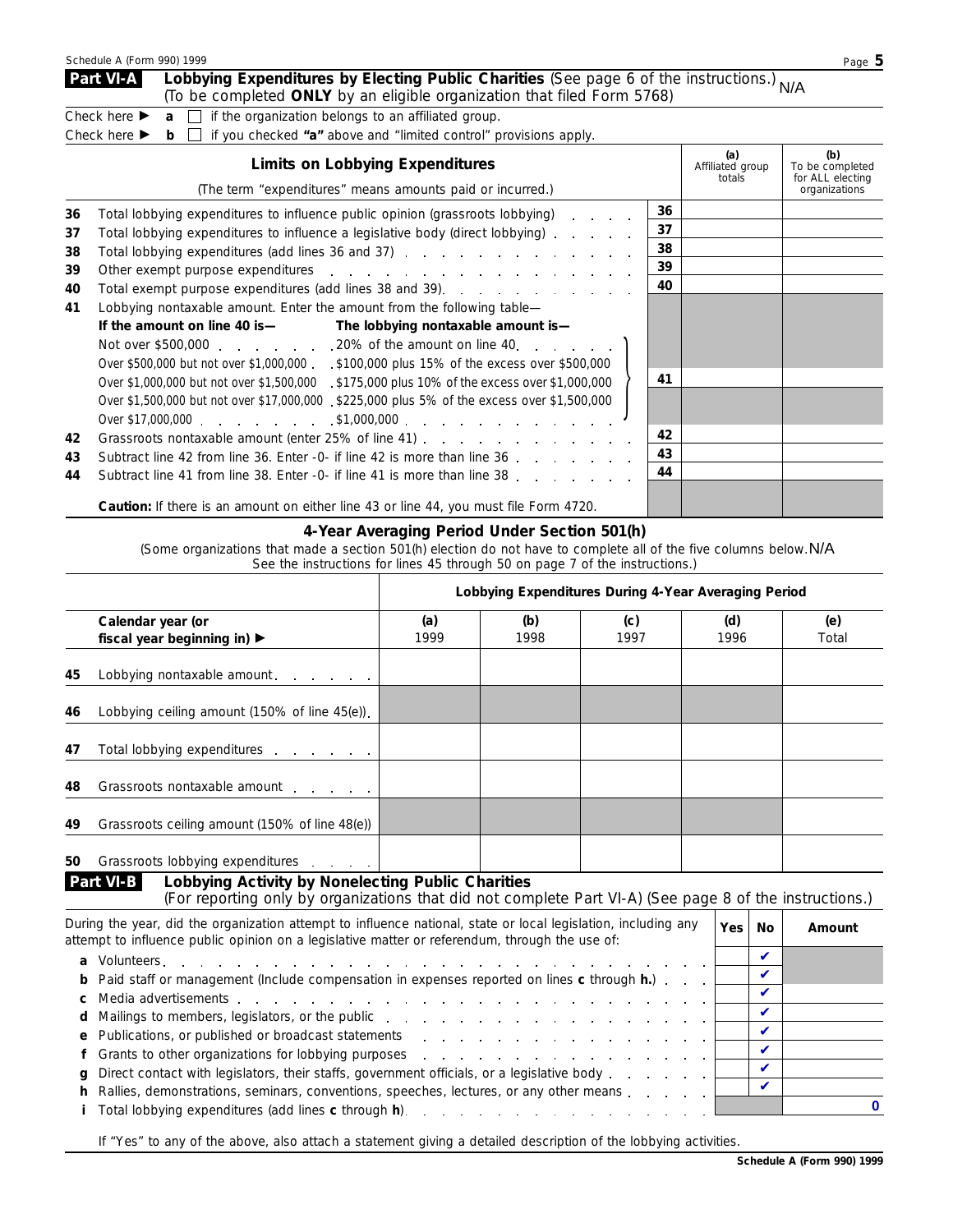| Schedule A (Form 990) 1999 | Page O |
|----------------------------|--------|
|----------------------------|--------|

|            | Part VII        |                             |                                                     | <b>Exempt Organizations</b> (See page 8 of the instructions.)                                                                                                                                                                                                                                                                                                                                                                                                                                                                                                                                                                                                                                                                                                                                                                                                                                                                                                                   | Information Regarding Transfers To and Transactions and Relationships With Noncharitable                                                                                                                                                                         |     |             |
|------------|-----------------|-----------------------------|-----------------------------------------------------|---------------------------------------------------------------------------------------------------------------------------------------------------------------------------------------------------------------------------------------------------------------------------------------------------------------------------------------------------------------------------------------------------------------------------------------------------------------------------------------------------------------------------------------------------------------------------------------------------------------------------------------------------------------------------------------------------------------------------------------------------------------------------------------------------------------------------------------------------------------------------------------------------------------------------------------------------------------------------------|------------------------------------------------------------------------------------------------------------------------------------------------------------------------------------------------------------------------------------------------------------------|-----|-------------|
| 51         |                 |                             |                                                     |                                                                                                                                                                                                                                                                                                                                                                                                                                                                                                                                                                                                                                                                                                                                                                                                                                                                                                                                                                                 | Did the reporting organization directly or indirectly engage in any of the following with any other organization described in section<br>501(c) of the Code (other than section 501(c)(3) organizations) or in section 527, relating to political organizations? |     |             |
| a          |                 |                             |                                                     | Transfers from the reporting organization to a noncharitable exempt organization of:                                                                                                                                                                                                                                                                                                                                                                                                                                                                                                                                                                                                                                                                                                                                                                                                                                                                                            |                                                                                                                                                                                                                                                                  | Yes | No          |
|            |                 | Cash                        |                                                     | de la participat de la participat de la participat de la participat de la participat de la participat de la participat de la                                                                                                                                                                                                                                                                                                                                                                                                                                                                                                                                                                                                                                                                                                                                                                                                                                                    | 51a(i)                                                                                                                                                                                                                                                           |     | V           |
|            | (ii)            |                             |                                                     | Other assets in the contract of the contract of the contract of the contract of the contract of the contract of the contract of the contract of the contract of the contract of the contract of the contract of the contract o                                                                                                                                                                                                                                                                                                                                                                                                                                                                                                                                                                                                                                                                                                                                                  | a(ii)                                                                                                                                                                                                                                                            |     | $\mathbf v$ |
| b          |                 | Other transactions:         |                                                     |                                                                                                                                                                                                                                                                                                                                                                                                                                                                                                                                                                                                                                                                                                                                                                                                                                                                                                                                                                                 |                                                                                                                                                                                                                                                                  |     |             |
|            |                 |                             |                                                     | Sales or exchanges of assets with a noncharitable exempt organization                                                                                                                                                                                                                                                                                                                                                                                                                                                                                                                                                                                                                                                                                                                                                                                                                                                                                                           | b(i)                                                                                                                                                                                                                                                             |     | V           |
|            |                 |                             |                                                     |                                                                                                                                                                                                                                                                                                                                                                                                                                                                                                                                                                                                                                                                                                                                                                                                                                                                                                                                                                                 |                                                                                                                                                                                                                                                                  |     | V           |
|            | (iii)           |                             |                                                     |                                                                                                                                                                                                                                                                                                                                                                                                                                                                                                                                                                                                                                                                                                                                                                                                                                                                                                                                                                                 |                                                                                                                                                                                                                                                                  |     | V           |
|            | (iv)            |                             |                                                     |                                                                                                                                                                                                                                                                                                                                                                                                                                                                                                                                                                                                                                                                                                                                                                                                                                                                                                                                                                                 |                                                                                                                                                                                                                                                                  |     | V           |
|            | (v)             |                             |                                                     |                                                                                                                                                                                                                                                                                                                                                                                                                                                                                                                                                                                                                                                                                                                                                                                                                                                                                                                                                                                 |                                                                                                                                                                                                                                                                  |     | V           |
|            |                 |                             |                                                     |                                                                                                                                                                                                                                                                                                                                                                                                                                                                                                                                                                                                                                                                                                                                                                                                                                                                                                                                                                                 |                                                                                                                                                                                                                                                                  |     | V           |
|            |                 |                             |                                                     |                                                                                                                                                                                                                                                                                                                                                                                                                                                                                                                                                                                                                                                                                                                                                                                                                                                                                                                                                                                 |                                                                                                                                                                                                                                                                  |     | ✓           |
| d          |                 |                             |                                                     |                                                                                                                                                                                                                                                                                                                                                                                                                                                                                                                                                                                                                                                                                                                                                                                                                                                                                                                                                                                 |                                                                                                                                                                                                                                                                  |     |             |
|            |                 |                             |                                                     |                                                                                                                                                                                                                                                                                                                                                                                                                                                                                                                                                                                                                                                                                                                                                                                                                                                                                                                                                                                 |                                                                                                                                                                                                                                                                  |     |             |
|            | (a)<br>Line no. | (b)<br>Amount involved      |                                                     | (c)                                                                                                                                                                                                                                                                                                                                                                                                                                                                                                                                                                                                                                                                                                                                                                                                                                                                                                                                                                             | (d)                                                                                                                                                                                                                                                              |     |             |
|            | N/A             |                             |                                                     |                                                                                                                                                                                                                                                                                                                                                                                                                                                                                                                                                                                                                                                                                                                                                                                                                                                                                                                                                                                 |                                                                                                                                                                                                                                                                  |     |             |
|            |                 |                             |                                                     |                                                                                                                                                                                                                                                                                                                                                                                                                                                                                                                                                                                                                                                                                                                                                                                                                                                                                                                                                                                 |                                                                                                                                                                                                                                                                  |     |             |
|            |                 |                             |                                                     |                                                                                                                                                                                                                                                                                                                                                                                                                                                                                                                                                                                                                                                                                                                                                                                                                                                                                                                                                                                 |                                                                                                                                                                                                                                                                  |     |             |
|            |                 |                             |                                                     |                                                                                                                                                                                                                                                                                                                                                                                                                                                                                                                                                                                                                                                                                                                                                                                                                                                                                                                                                                                 |                                                                                                                                                                                                                                                                  |     |             |
|            |                 |                             |                                                     | b(ii)<br>Purchases of assets from a noncharitable exempt organization entitled as a set of assets from a noncharitable exempt organization<br>b(iii)<br>Rental of facilities, equipment, or other assets entitled assets<br>b(iv)<br>Reimbursement arrangements<br>b(v)<br>b(vi)<br>(vi) Performance of services or membership or fundraising solicitations<br>C<br>Sharing of facilities, equipment, mailing lists, other assets, or paid employees<br>If the answer to any of the above is "Yes," complete the following schedule. Column (b) should always show the fair market value of the<br>goods, other assets, or services given by the reporting organization. If the organization received less than fair market value in any<br>transaction or sharing arrangement, show in column (d) the value of the goods, other assets, or services received:<br>Description of transfers, transactions, and sharing arrangements<br>Name of noncharitable exempt organization |                                                                                                                                                                                                                                                                  |     |             |
|            |                 |                             |                                                     |                                                                                                                                                                                                                                                                                                                                                                                                                                                                                                                                                                                                                                                                                                                                                                                                                                                                                                                                                                                 |                                                                                                                                                                                                                                                                  |     |             |
|            |                 |                             |                                                     |                                                                                                                                                                                                                                                                                                                                                                                                                                                                                                                                                                                                                                                                                                                                                                                                                                                                                                                                                                                 |                                                                                                                                                                                                                                                                  |     |             |
|            |                 |                             |                                                     |                                                                                                                                                                                                                                                                                                                                                                                                                                                                                                                                                                                                                                                                                                                                                                                                                                                                                                                                                                                 |                                                                                                                                                                                                                                                                  |     |             |
|            |                 |                             |                                                     |                                                                                                                                                                                                                                                                                                                                                                                                                                                                                                                                                                                                                                                                                                                                                                                                                                                                                                                                                                                 |                                                                                                                                                                                                                                                                  |     |             |
|            |                 |                             |                                                     |                                                                                                                                                                                                                                                                                                                                                                                                                                                                                                                                                                                                                                                                                                                                                                                                                                                                                                                                                                                 |                                                                                                                                                                                                                                                                  |     |             |
|            |                 |                             |                                                     |                                                                                                                                                                                                                                                                                                                                                                                                                                                                                                                                                                                                                                                                                                                                                                                                                                                                                                                                                                                 |                                                                                                                                                                                                                                                                  |     |             |
|            |                 |                             |                                                     |                                                                                                                                                                                                                                                                                                                                                                                                                                                                                                                                                                                                                                                                                                                                                                                                                                                                                                                                                                                 |                                                                                                                                                                                                                                                                  |     |             |
|            |                 |                             |                                                     |                                                                                                                                                                                                                                                                                                                                                                                                                                                                                                                                                                                                                                                                                                                                                                                                                                                                                                                                                                                 |                                                                                                                                                                                                                                                                  |     |             |
|            |                 |                             |                                                     |                                                                                                                                                                                                                                                                                                                                                                                                                                                                                                                                                                                                                                                                                                                                                                                                                                                                                                                                                                                 |                                                                                                                                                                                                                                                                  |     |             |
|            |                 |                             |                                                     |                                                                                                                                                                                                                                                                                                                                                                                                                                                                                                                                                                                                                                                                                                                                                                                                                                                                                                                                                                                 |                                                                                                                                                                                                                                                                  |     |             |
|            |                 |                             |                                                     |                                                                                                                                                                                                                                                                                                                                                                                                                                                                                                                                                                                                                                                                                                                                                                                                                                                                                                                                                                                 |                                                                                                                                                                                                                                                                  |     |             |
|            |                 |                             |                                                     |                                                                                                                                                                                                                                                                                                                                                                                                                                                                                                                                                                                                                                                                                                                                                                                                                                                                                                                                                                                 |                                                                                                                                                                                                                                                                  |     |             |
|            |                 |                             | <b>b</b> If "Yes," complete the following schedule: | described in section 501(c) of the Code (other than section 501(c)(3)) or in section 527?                                                                                                                                                                                                                                                                                                                                                                                                                                                                                                                                                                                                                                                                                                                                                                                                                                                                                       | 52a Is the organization directly or indirectly affiliated with, or related to, one or more tax-exempt organizations<br>$\Box$ Yes<br>$\mathbf{r}$ and $\mathbf{r}$ and $\mathbf{r}$                                                                              |     | $\vee$ No   |
|            |                 | (a)<br>Name of organization |                                                     | (b)<br>Type of organization                                                                                                                                                                                                                                                                                                                                                                                                                                                                                                                                                                                                                                                                                                                                                                                                                                                                                                                                                     | (c)<br>Description of relationship                                                                                                                                                                                                                               |     |             |
| <b>N/A</b> |                 |                             |                                                     |                                                                                                                                                                                                                                                                                                                                                                                                                                                                                                                                                                                                                                                                                                                                                                                                                                                                                                                                                                                 |                                                                                                                                                                                                                                                                  |     |             |
|            |                 |                             |                                                     |                                                                                                                                                                                                                                                                                                                                                                                                                                                                                                                                                                                                                                                                                                                                                                                                                                                                                                                                                                                 |                                                                                                                                                                                                                                                                  |     |             |
|            |                 |                             |                                                     |                                                                                                                                                                                                                                                                                                                                                                                                                                                                                                                                                                                                                                                                                                                                                                                                                                                                                                                                                                                 |                                                                                                                                                                                                                                                                  |     |             |
|            |                 |                             |                                                     |                                                                                                                                                                                                                                                                                                                                                                                                                                                                                                                                                                                                                                                                                                                                                                                                                                                                                                                                                                                 |                                                                                                                                                                                                                                                                  |     |             |
|            |                 |                             |                                                     |                                                                                                                                                                                                                                                                                                                                                                                                                                                                                                                                                                                                                                                                                                                                                                                                                                                                                                                                                                                 |                                                                                                                                                                                                                                                                  |     |             |
|            |                 |                             |                                                     |                                                                                                                                                                                                                                                                                                                                                                                                                                                                                                                                                                                                                                                                                                                                                                                                                                                                                                                                                                                 |                                                                                                                                                                                                                                                                  |     |             |
|            |                 |                             |                                                     |                                                                                                                                                                                                                                                                                                                                                                                                                                                                                                                                                                                                                                                                                                                                                                                                                                                                                                                                                                                 |                                                                                                                                                                                                                                                                  |     |             |
|            |                 |                             |                                                     |                                                                                                                                                                                                                                                                                                                                                                                                                                                                                                                                                                                                                                                                                                                                                                                                                                                                                                                                                                                 |                                                                                                                                                                                                                                                                  |     |             |
|            |                 |                             |                                                     |                                                                                                                                                                                                                                                                                                                                                                                                                                                                                                                                                                                                                                                                                                                                                                                                                                                                                                                                                                                 |                                                                                                                                                                                                                                                                  |     |             |
|            |                 |                             |                                                     |                                                                                                                                                                                                                                                                                                                                                                                                                                                                                                                                                                                                                                                                                                                                                                                                                                                                                                                                                                                 |                                                                                                                                                                                                                                                                  |     |             |
|            |                 |                             |                                                     |                                                                                                                                                                                                                                                                                                                                                                                                                                                                                                                                                                                                                                                                                                                                                                                                                                                                                                                                                                                 |                                                                                                                                                                                                                                                                  |     |             |
|            |                 |                             |                                                     |                                                                                                                                                                                                                                                                                                                                                                                                                                                                                                                                                                                                                                                                                                                                                                                                                                                                                                                                                                                 |                                                                                                                                                                                                                                                                  |     |             |
|            |                 |                             |                                                     |                                                                                                                                                                                                                                                                                                                                                                                                                                                                                                                                                                                                                                                                                                                                                                                                                                                                                                                                                                                 |                                                                                                                                                                                                                                                                  |     |             |
|            |                 |                             |                                                     |                                                                                                                                                                                                                                                                                                                                                                                                                                                                                                                                                                                                                                                                                                                                                                                                                                                                                                                                                                                 |                                                                                                                                                                                                                                                                  |     |             |
|            |                 |                             |                                                     |                                                                                                                                                                                                                                                                                                                                                                                                                                                                                                                                                                                                                                                                                                                                                                                                                                                                                                                                                                                 |                                                                                                                                                                                                                                                                  |     |             |
|            |                 |                             |                                                     |                                                                                                                                                                                                                                                                                                                                                                                                                                                                                                                                                                                                                                                                                                                                                                                                                                                                                                                                                                                 |                                                                                                                                                                                                                                                                  |     |             |
|            |                 |                             |                                                     |                                                                                                                                                                                                                                                                                                                                                                                                                                                                                                                                                                                                                                                                                                                                                                                                                                                                                                                                                                                 |                                                                                                                                                                                                                                                                  |     |             |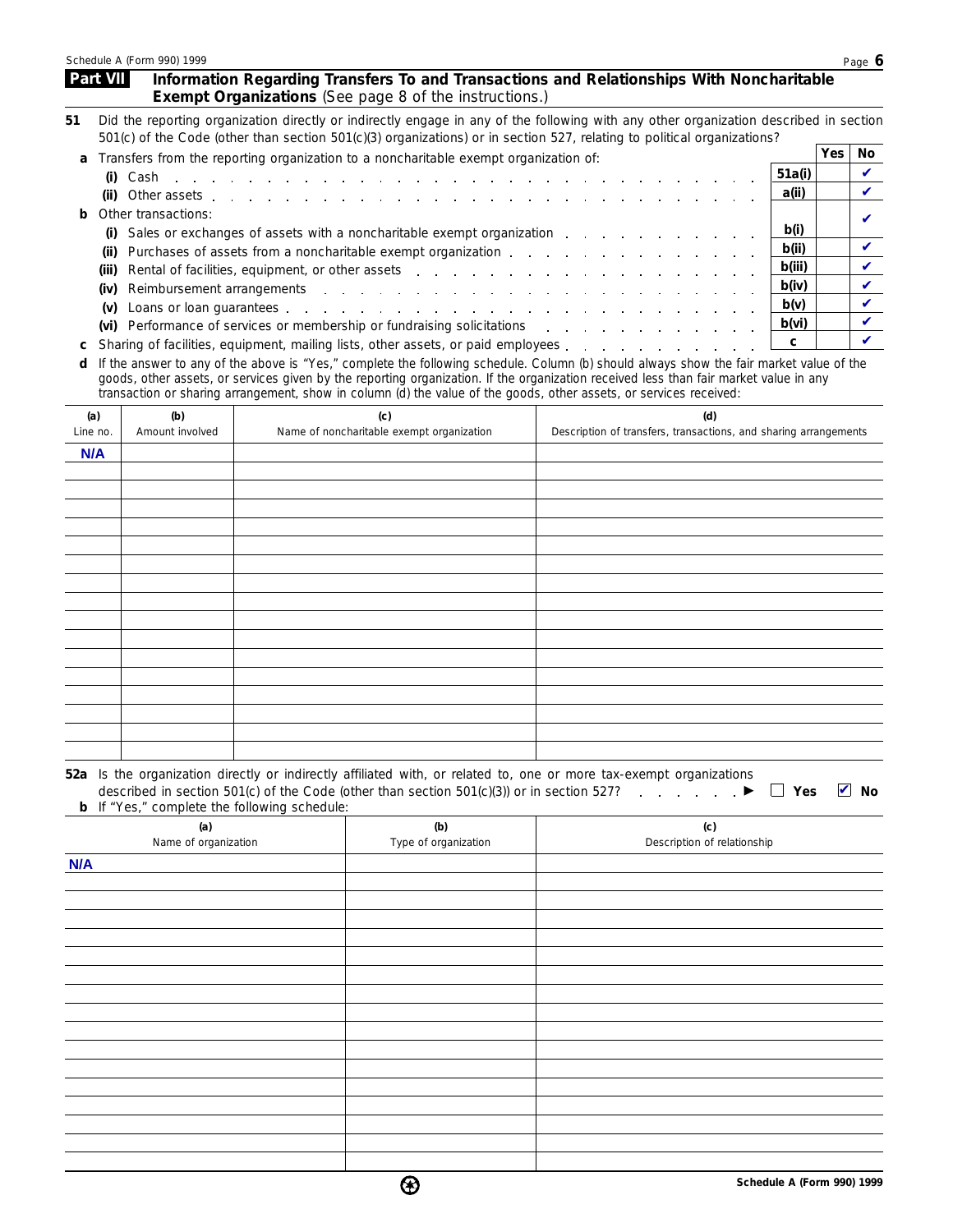Statement 1 - Part I 1d

Schedule of Contributors

Information regarding contributions and similar receipts has been furnished to the Internal Revenue Service but is n inspection.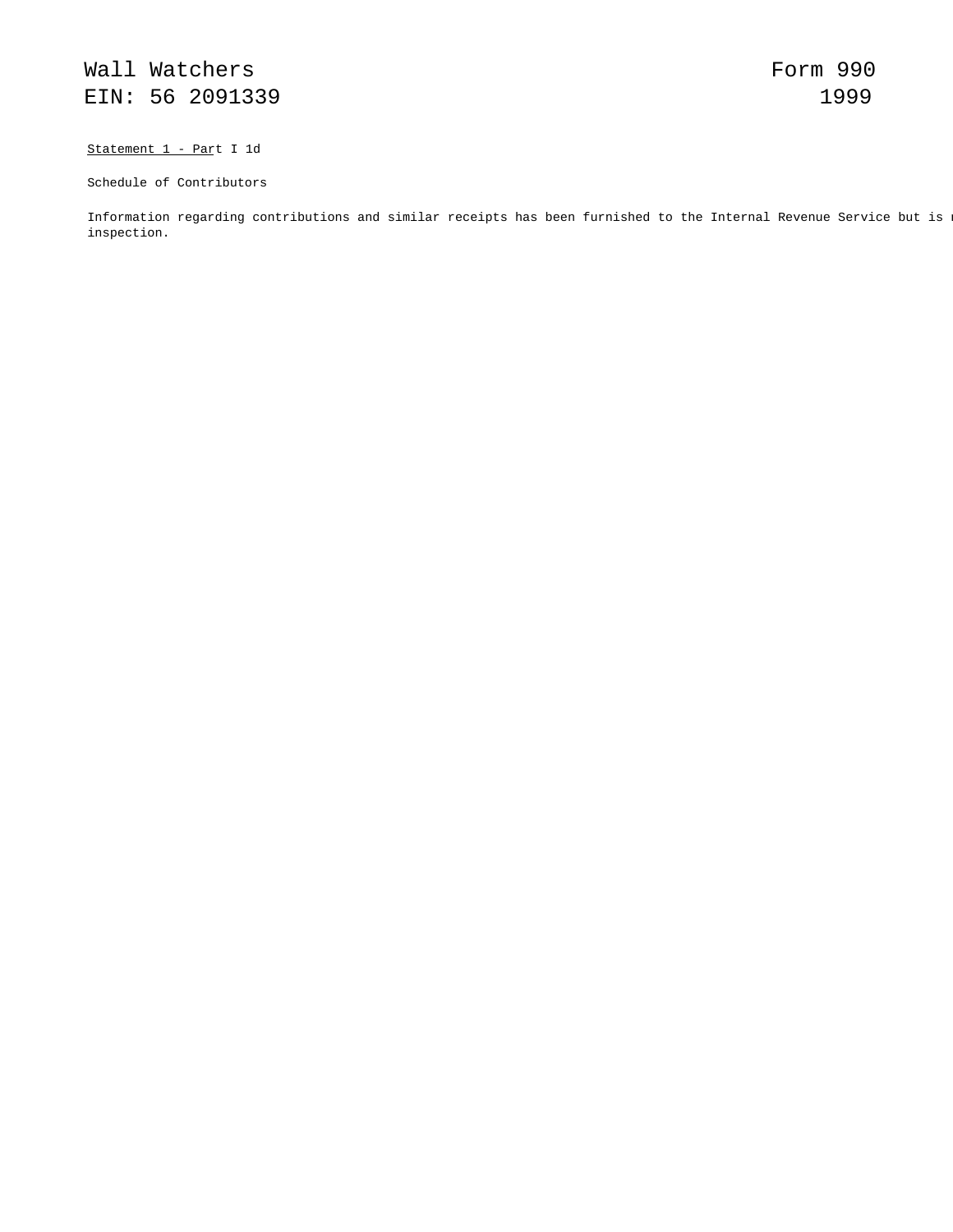#### Statement 2a - Part I 8c

Schedule of Investment Gains and Losses

|                                                                     | Aggregate & Aggregate CostAggregate |       |           |
|---------------------------------------------------------------------|-------------------------------------|-------|-----------|
| Security                                                            | Price                               | Basis | Gain/Loss |
| Transactions in Publicly Traded Securstiles, 729, 185 14, 361, 00\$ |                                     |       | 368,185   |
| Net Gain on Investments                                             | $$14,729,18\$ \$ 14,361,00\$        |       | 368,185   |

### Statement 2b - Part IV 54

Schedule of Investments @ 6/30/00

|                                        | Fair Market            |                           |                                         |                                                  |
|----------------------------------------|------------------------|---------------------------|-----------------------------------------|--------------------------------------------------|
| Investment Type                        | Value                  |                           | Cost Basis Unrealized GV&luation Method |                                                  |
| Publicly Traded Stocks<br>Mutual Funds | 64,163\$<br>$5.845$ \$ | $50,965$ \$<br>$5,536$ \$ |                                         | 13,198Fair Market Value<br>309 Fair Market Value |
| Total                                  | $70,008$ \$            | $56,501$ \$               | 13,507                                  |                                                  |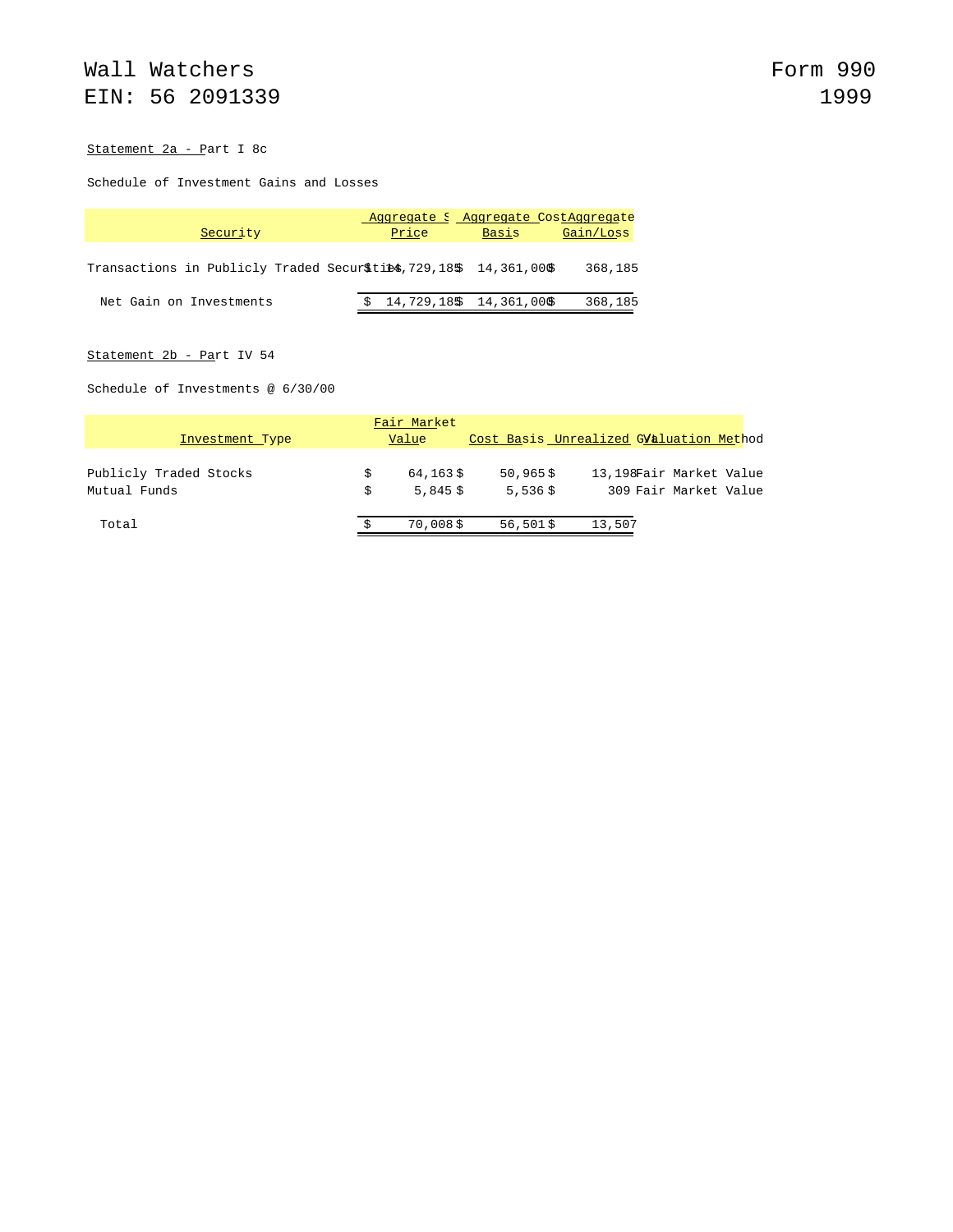#### Statement 3- Part II 42

|                           |    | FY 99-00                |                   | 6/30/00                     |        |
|---------------------------|----|-------------------------|-------------------|-----------------------------|--------|
|                           |    | Depreciation            |                   | Accumulated                 |        |
| Asset Description         |    | <b>Expense</b>          | Cost              | Depreciation Net Book Value |        |
|                           |    |                         |                   |                             |        |
| Office Equipment          | \$ | 209                     | \$<br>$1,767$ \$  | $230 \frac{1}{5}$           | 1,537  |
| Computers                 | \$ | 4,465                   | \$<br>17,980 \$   | $6,084$ \$                  | 11,896 |
| Telephone System          | \$ | 1,696                   | \$<br>$5,363$ \$  | $1,833$ \$                  | 3,530  |
| Office Furniture          | \$ | 538                     | \$<br>$4,398$ \$  | 701S                        | 3,697  |
| Total Fixed Assets\$      |    | 6,908                   | \$<br>$29,508$ \$ | $8,848$ \$                  | 20,660 |
|                           |    | FY 99-00                |                   | 6/30/00                     |        |
|                           |    |                         |                   | Accumulated                 |        |
| Asset Description         |    | Amortization<br>Expense | Cost              |                             |        |
|                           |    |                         |                   | Amortization Net Book Value |        |
| System Development Costs* | Ŝ  | 7,769                   | \$<br>$77,188$ \$ | 7,769 \$                    | 69,419 |
| Total Other Assets\$      |    | 7,769                   | \$<br>77,188 \$   | 7,769 \$                    | 69,419 |

Schedule of Depreciation/Amortization Expense and Accumulated Depreciation/Amortization

\* System Development Costs consist of amounts paid for the construction of the ministry's three web sites and the database used to capture the information conveyed on MinistryWatch. These costs are being amortized on a straight-line basis over a three-year period.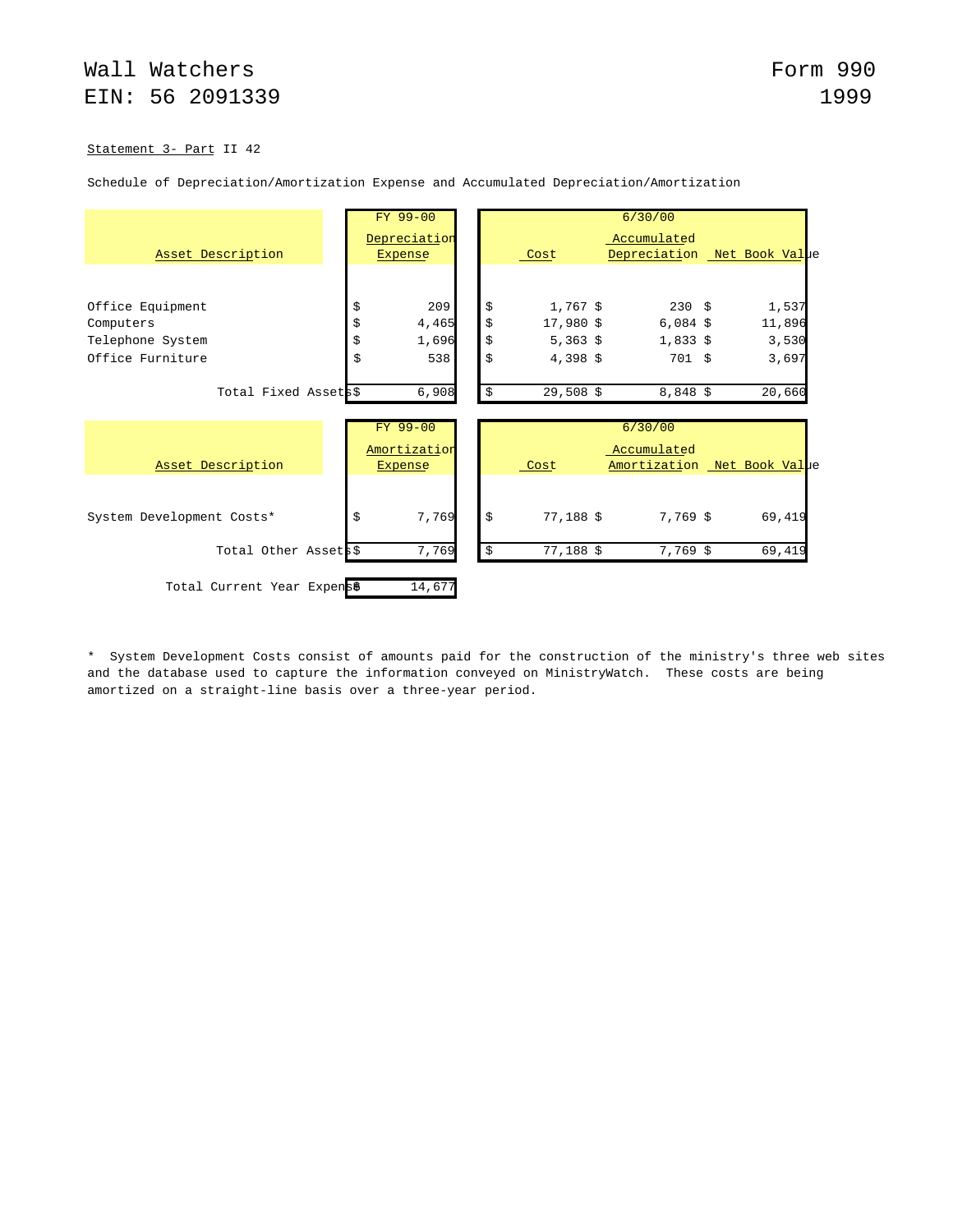### Statement 4- Part II 43

### Schedule of Other Expenses

|                                  |                  |                   | Management & |             |
|----------------------------------|------------------|-------------------|--------------|-------------|
| Description                      | Total            | Program Servi     | general      | Fundraising |
|                                  |                  |                   |              |             |
| Dues and Subscriptions           | \$<br>798 \$     | 798 S             | $-$ \$       |             |
| Insurance                        | \$<br>$2,854$ \$ | $-$ \$            | $2,854$ \$   |             |
| Licenses and Permits             | \$<br>$2,212$ \$ | $-$ \$            | $2,212$ \$   |             |
| Miscellaneous                    | \$<br>$1,539$ \$ | 638S              | 901S         |             |
| Recruitment                      | \$<br>$4,128$ \$ | $-$ \$            | $4,128$ \$   |             |
| Technology Services              | \$<br>$2,621$ \$ | $1,803$ \$        | 818S         |             |
| Editor                           | \$<br>14,725 \$  | 14,725 \$         | $-$ \$       |             |
| Data Entry                       | \$<br>$4,104$ \$ | $4.104 \text{ s}$ | $-$ \$       |             |
|                                  |                  |                   |              |             |
| Total Other Expenses (line 43a\$ | $32,981$ \$      | $22,068$ \$       | $10,913$ \$  |             |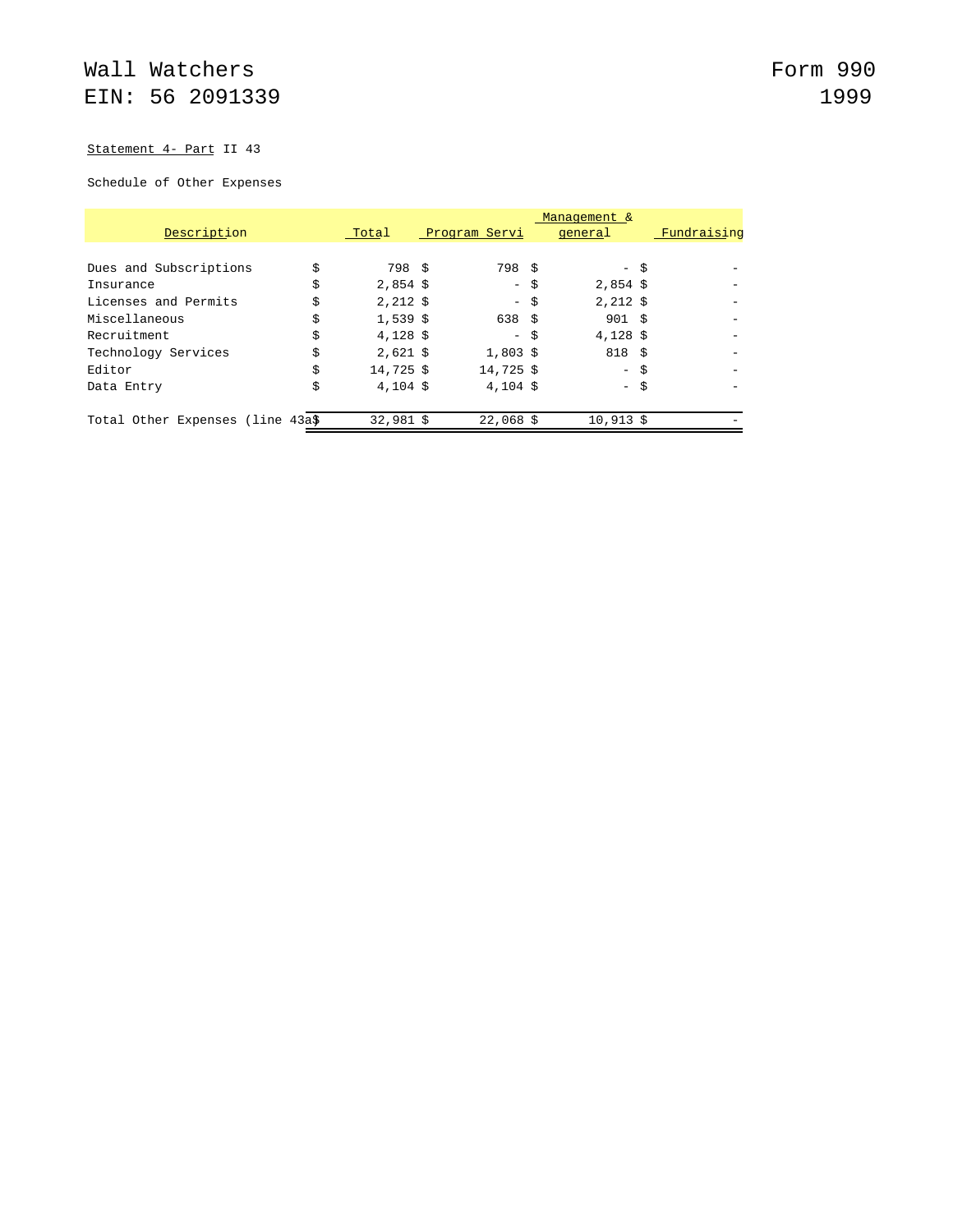Wall Watchers **Form** 990 EIN: 56 2091339 1999

Statement 5 – Part III

Wall Watchers is a nondenominational Christian research organization whose primary obje educate and inform the public in the areas of Biblical stewardship and nonprofit affair means of conveying this information is through freely accessible web sites on the Inter

#### Statement 6 – Part III a

MinistryWatch - Through the www.eb is ite rywatch, Wall Watchers provides profiles of the nonprofits about which it has obtained information.

Specific accomplishments of this program in the fiscal year ended June 30, 2000, includ

- Initial contact was made with more than 400 large Christian ministries that will fir profiled on the MinistryWatch web site.
- A quantitative ratings system was developed to facilitate future comparisons of mini dimensions of financial efficiency.
- Information about ministries was received and captured in the organization's databas information consisted of Form 990s, audited financial statements, and descriptive in included such things as history, mission statement, statement of faith, and program
- A fully searchable, interactive web site to convey the information captured was buil with the organization's external software developers.
- Continued follow-up contact was attempted with ministries that had failed to provide financial and descriptive information initially requested.
- Efforts were made to build relationships with other entities in the philanthropic sec organization's goals of increasing donor awareness, promoting increased giving to ch improving accountability among nonprofits.

#### Statement 7 – Part III b

thegoodsteward.com ugh hthe web want the goodsteward.cwall Watchers provides a centralized source of written articles and interactive tools through which the public c educated in the areas of Biblical stewardship.

Specific accomplishments of this program in the fiscal year ended June 30, 2000, includ

- The web siteral thegoodsteward.was launched, making the organization's database of stewardship articles freely available to the public at large.
- New authors were contacted and additional content was secured for the web site. New posted to the web site on a regular basis and a newsletter was created to provide pe site's subscribers.
- Initial efforts were made to promote this web site and the organization itself. To site w/w.wallwatchers) was designed and launched. This site provides more detailed in about Wall Watchers and its two programs.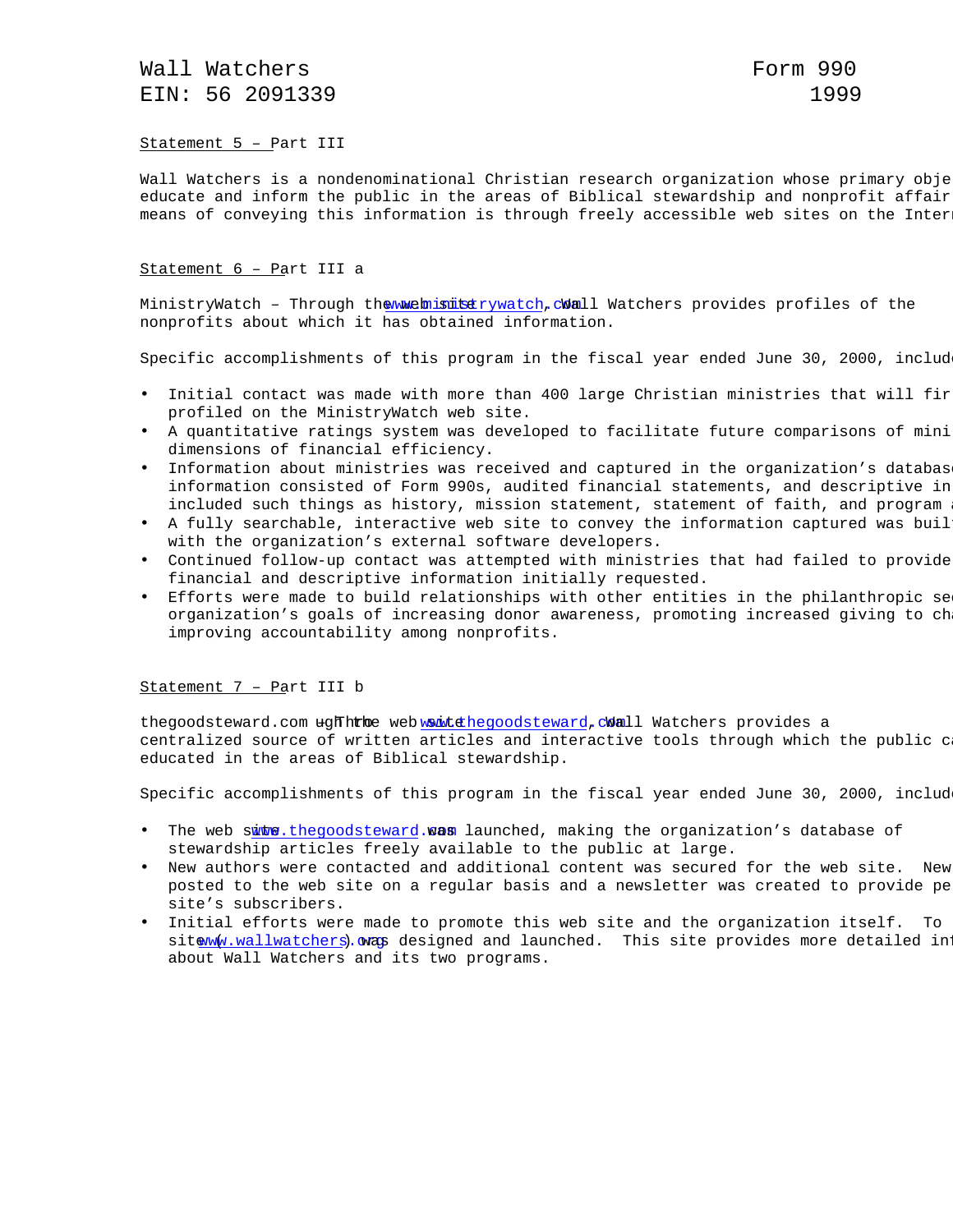### Statement 8 - Part V

### Part V - List of Officers, Directors, Trustees, and Key Employees

|                                                                         | Employee Ben                         |        |              |                     |  |  |  |
|-------------------------------------------------------------------------|--------------------------------------|--------|--------------|---------------------|--|--|--|
| Name and Address                                                        | Title and Hrs/Wk Compensation        |        | Plan Contrib | <b>Expense Acct</b> |  |  |  |
| Howard Leonard<br>2514 Plantation Center Drive<br>Matthews, NC 28105    | Chairman of the Board<br>Part Time   |        |              |                     |  |  |  |
| Carolynn Leonard<br>2514 Plantation Center Drive<br>Matthews, NC 28105  | Board Member<br>Part Time            |        |              |                     |  |  |  |
| Mark Long<br>2514 Plantation Center Drive<br>Matthews, NC 28105         | President/ Board Member<br>Full Time | 56,929 |              |                     |  |  |  |
| Warren Smith<br>2514 Plantation Center Drive<br>Matthews, NC 28105      | Board Member<br>Part Time            |        |              |                     |  |  |  |
| Missy Smith<br>2514 Plantation Center Drive<br>Matthews, NC 28105       | Board Member<br>Part Time            |        |              |                     |  |  |  |
| Jeff Everett<br>2514 Plantation Center Drive<br>Matthews, NC 28105      | Board Member<br>Part Time            |        |              |                     |  |  |  |
| Gillian Everett<br>2514 Plantation Center Drive<br>Matthews, NC 28105   | Board Member<br>Part Time            |        |              |                     |  |  |  |
| Charlie Noble<br>2514 Plantation Center Drive<br>Matthews, NC 28105     | Board Member<br>Part Time            |        |              |                     |  |  |  |
| Lynn Noble<br>2514 Plantation Center Drive<br>Matthews, NC 28105        | Board Member<br>Part Time            |        |              |                     |  |  |  |
| Jerry Ledzinski<br>2514 Plantation Center Drive<br>Matthews, NC 28105   | Board Member<br>Part Time            |        |              |                     |  |  |  |
| Martina Ledzinski<br>2514 Plantation Center Drive<br>Matthews, NC 28105 | Board Member<br>Part Time            |        |              |                     |  |  |  |
| Bernie Lawrence<br>2514 Plantation Center Drive<br>Matthews, NC 28105   | Board Member<br>Part Time            |        |              |                     |  |  |  |
| Pat Lawrence<br>2514 Plantation Center Drive<br>Matthews, NC 28105      | Board Member<br>Part Time            |        |              |                     |  |  |  |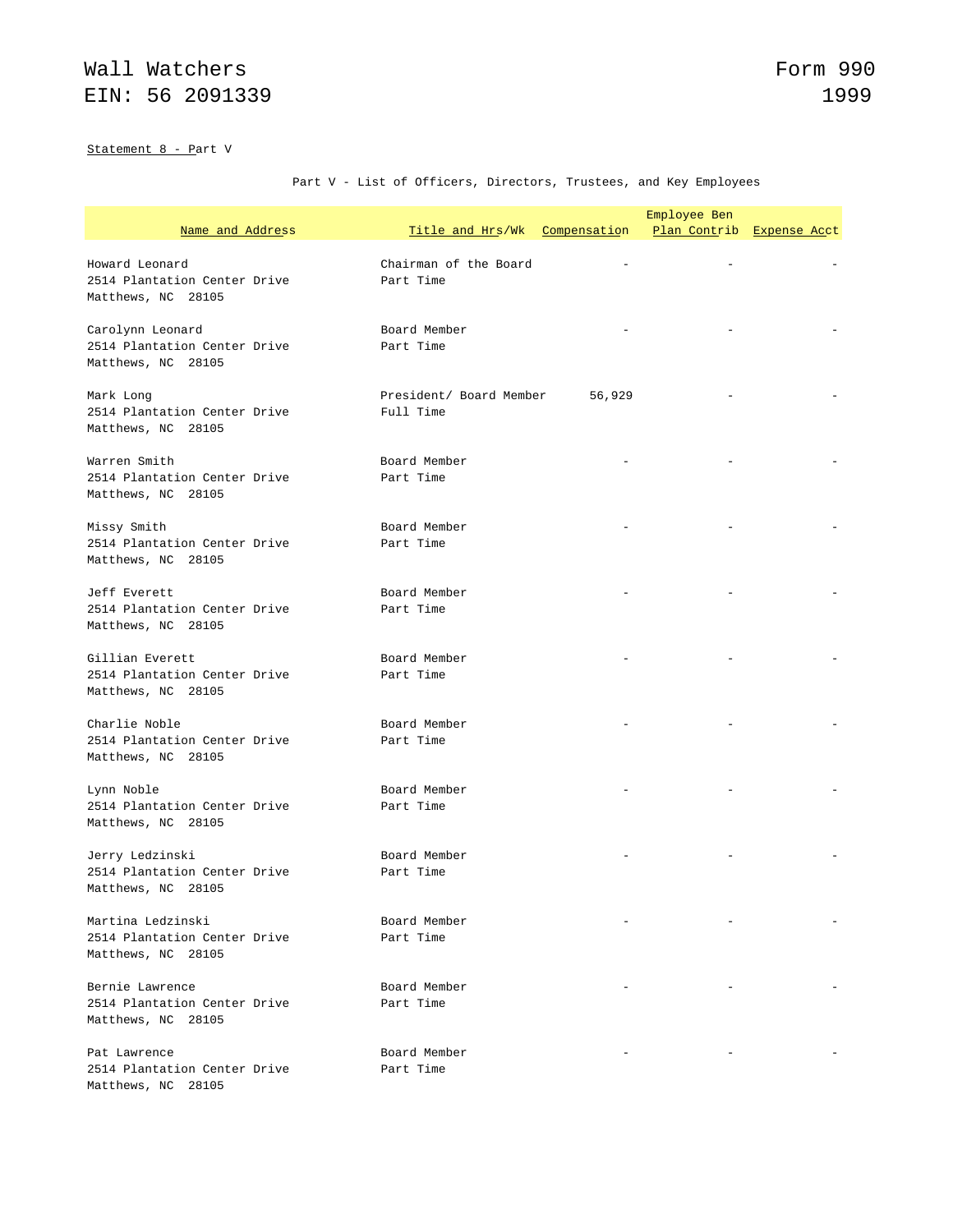#### Statement 9 - Part I, line 20

Detail of Other changes in net assets

| Description                                     | Amount   |  |  |
|-------------------------------------------------|----------|--|--|
| Unrealized Gain on Investments Held at 6/30/0\$ | 13,507   |  |  |
| Prior Year Adjustment*                          | (3, 147) |  |  |
|                                                 | 10,360   |  |  |

\* Adjustment to reduce net assets by amount of deferred compensation expense that should have been recorded as expense in FY 1998-1999. The liability shown on the balance sheet for deferred compensation reflects this additional expense.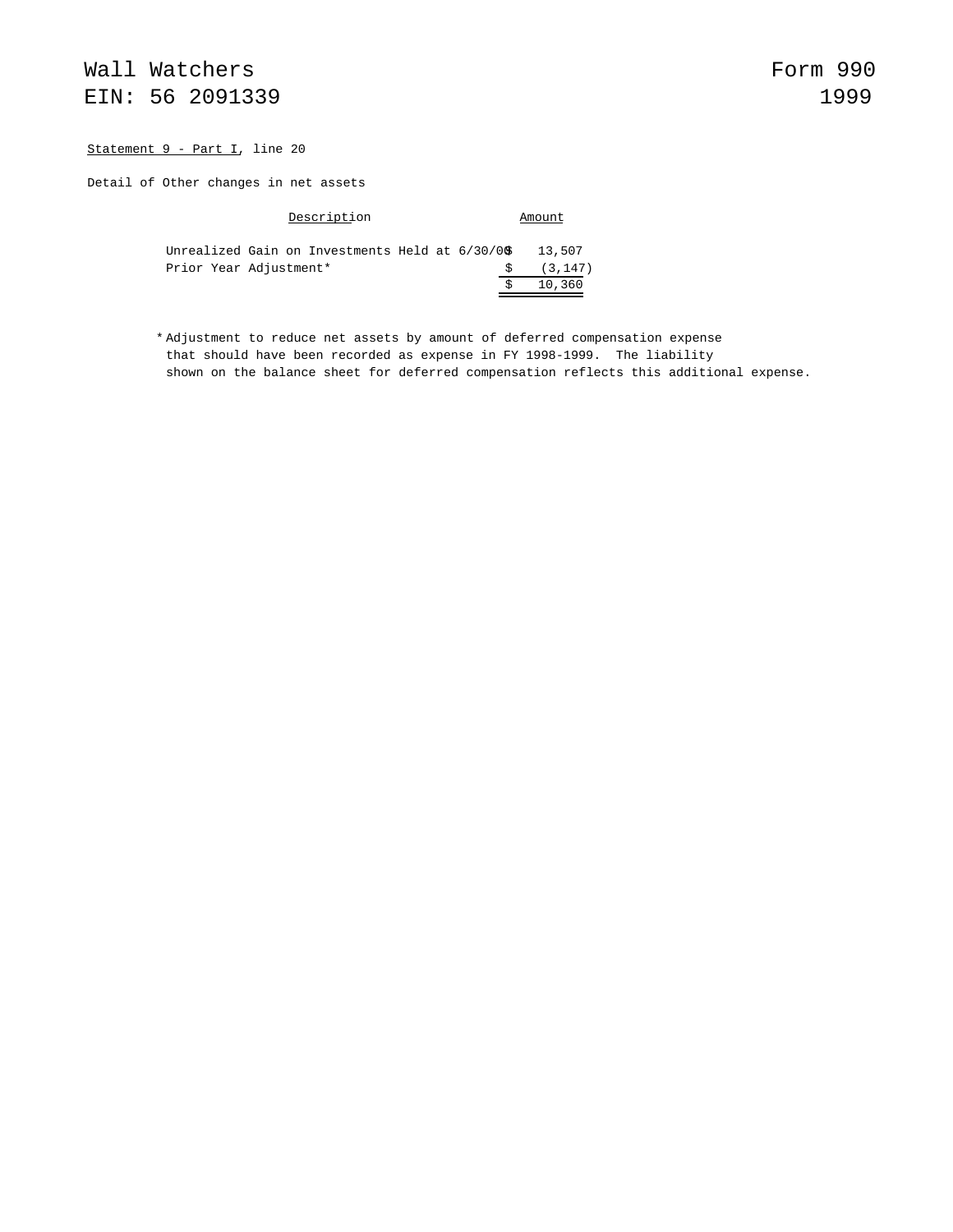Statement 10 – Part III

2c Use of facility - The Chairman of Wall Watchers is the owner of the facility used b conduct its activities. This facility is made available at no cost to Wall Watchers.

Statement 11 – Part III 4b

Wall Watchers does not make grants or loans to individuals or organizations to carry ou purpose.